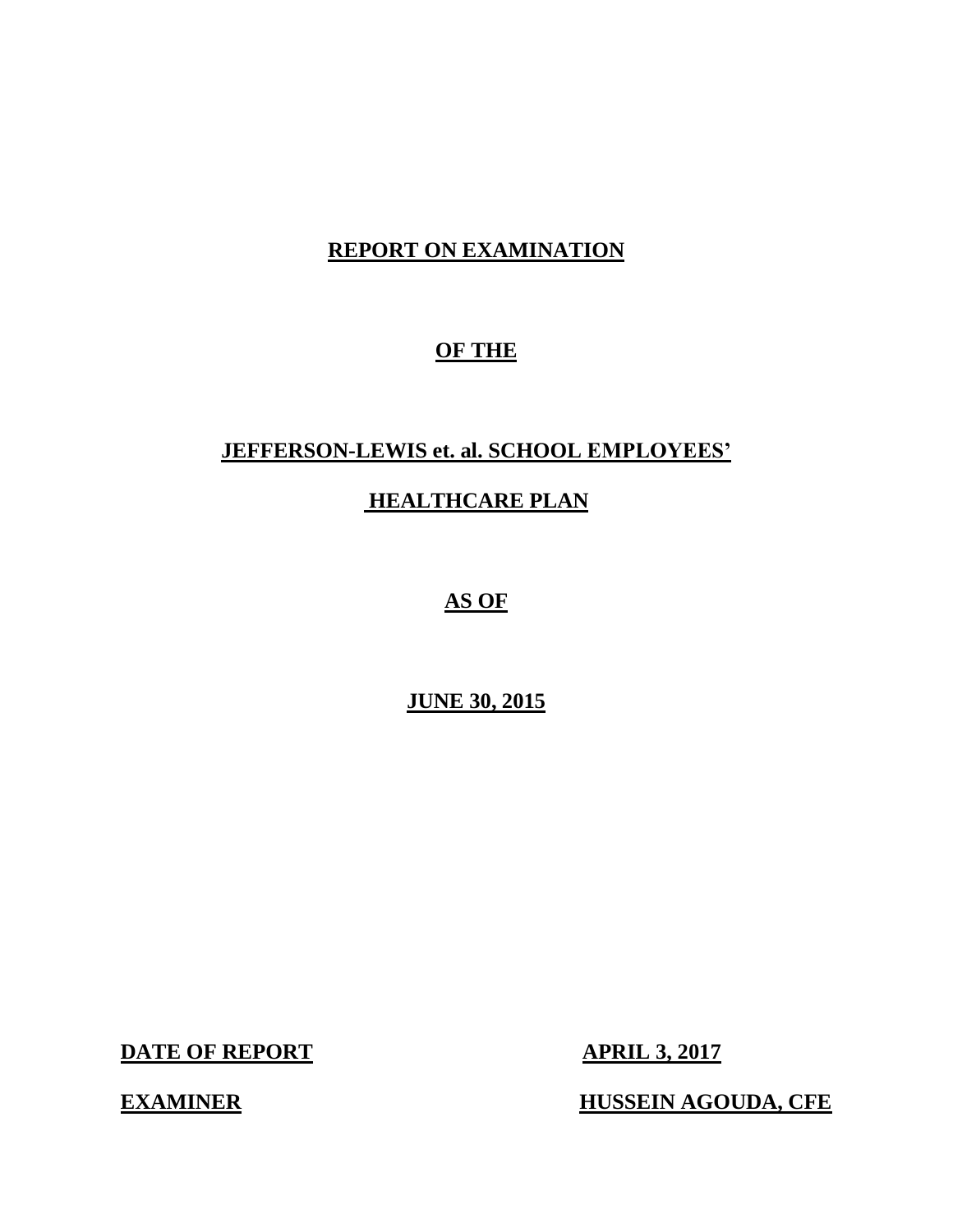## **TABLE OF CONTENTS**

## **ITEM NO. PAGE NO.**

| 1. | Scope of the examination                                                                                                                                | $\overline{2}$          |
|----|---------------------------------------------------------------------------------------------------------------------------------------------------------|-------------------------|
| 2. | Description of the Plan                                                                                                                                 | 4                       |
|    | A. Corporate governance<br>Territory and plan of operation<br>B.<br>Stop-Loss coverage<br>C.<br>D. Accounts and records<br>Е.<br>Third party agreements | 5<br>9<br>9<br>12<br>13 |
| 3. | <b>Financial statements</b><br>A. Balance sheet<br>Statement of revenue and expenses and net worth<br><b>B.</b>                                         | 15<br>16<br>17          |
| 4. | Claims unpaid                                                                                                                                           | 18                      |
| 5. | Market conduct activities                                                                                                                               | 19                      |
| 6. | Compliance with prior report on examination                                                                                                             | 29                      |
| 7. | Summary of comments and recommendations                                                                                                                 | 32                      |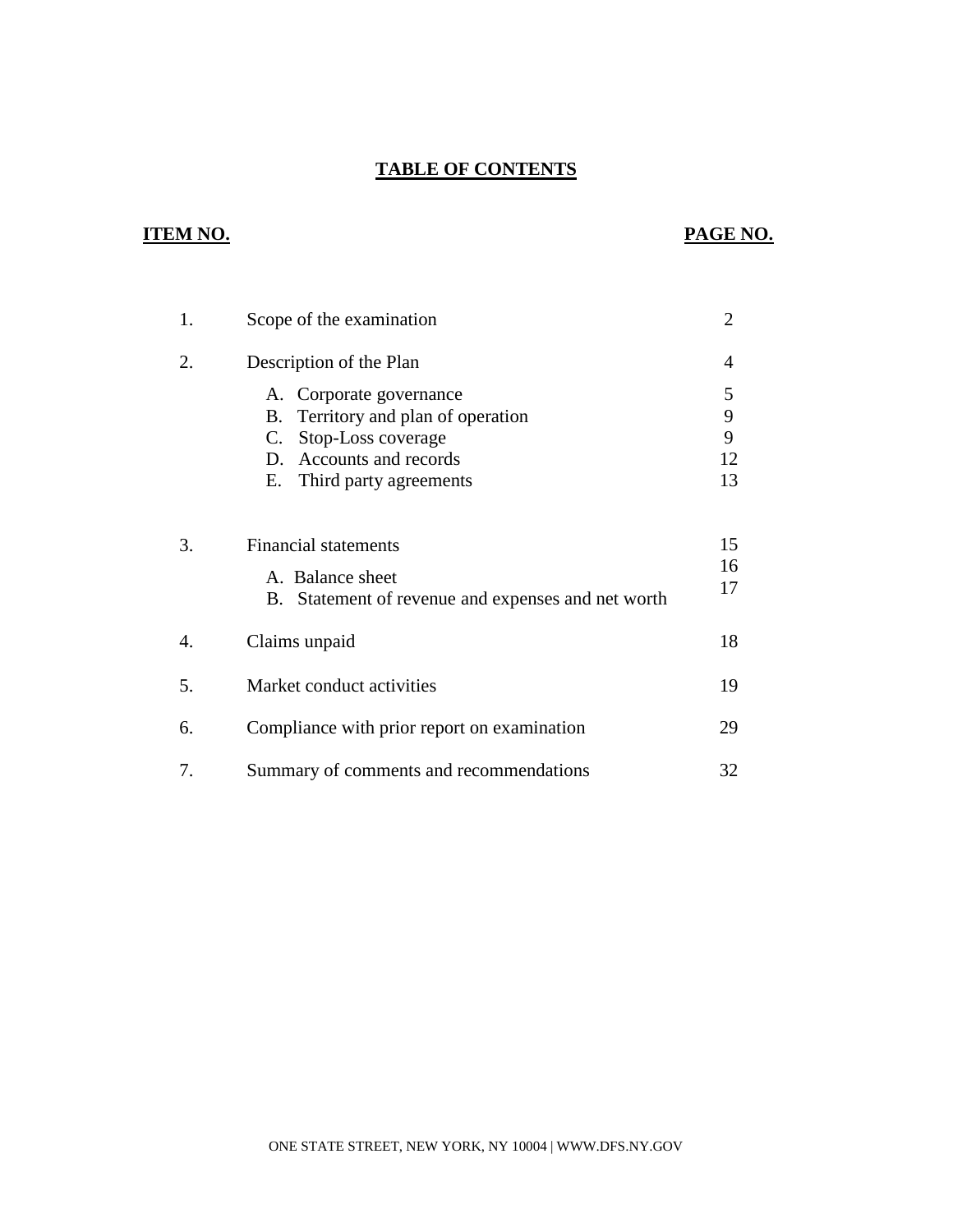

# NEW YORK STATE *DEPARTMENTof*<br>FINANCIAL SERVICES

Andrew M. Cuomo National Andrew Maria T. Vullo National Andrew Maria T. Vullo National Andrew Maria T. Vullo Governor Governor Superintendent and Superintendent and Superintendent and Superintendent and Superintendent and Superintendent

April 3, 2017

 Albany, New York 12257 Maria T. Vullo Superintendent of Financial Services

Madam:

 Pursuant to the requirements of the New York Insurance Law and acting in accordance hereto, I have made an examination into the condition and affairs of Jefferson-Lewis et. al. School Employees' Healthcare Plan, a municipal cooperative health benefit plan certified pursuant to the provisions of Article 47 of the New York Insurance Law, as of June 30, 2015. The following with the instructions contained in Appointment Number 31280, dated March 13, 2015, attached report is respectfully submitted thereon.

 The examination was conducted at the administrative office of Jefferson-Lewis et. al. School Employees' Healthcare Plan located at 853 James Street, Clayton, New York.

Wherever the designations, the "Plan" or "J-LSEHP" appear herein, without qualification, they should be understood to indicate Jefferson-Lewis et. al. School Employees' Healthcare Plan.

 Wherever the designation the "Department" appears herein, without qualification, it should be understood to indicate the New York State Department of Financial Services.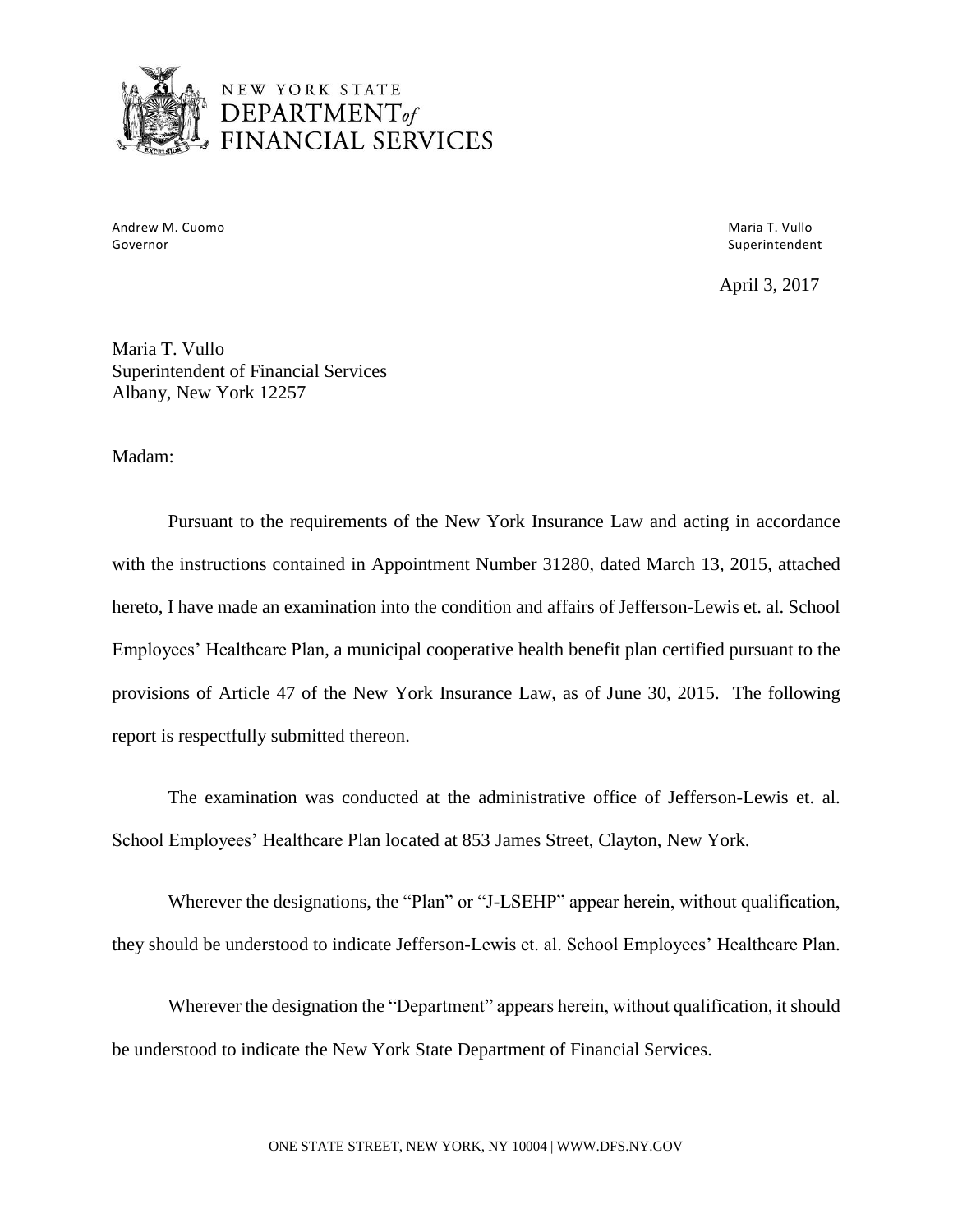#### **1. SCOPE OF EXAMINATION**

<span id="page-3-0"></span> The previous examination of the Plan was conducted as of June 30, 2010. This examination of the Plan was a combined (financial and market conduct) examination and covered the five-year period of July 1, 2010 to June 30, 2015. The financial component of the examination was conducted as a financial examination, as such term is defined in the National Association of ("the Handbook"). The examination was conducted observing the guidelines and procedures in the Handbook, and where deemed appropriate by the examiner, transactions occurring subsequent to fiscal year June 30, 2015 were also reviewed. Insurance Commissioners ("NAIC") *Financial Condition Examiners Handbook, 2015 Edition* 

 accordance with the provisions of the Handbook, which provides guidance for the establishment utilized that evaluation in formulating the nature and extent of the examination. The examiner planned and performed the examination to evaluate the Plan's current financial condition, as well as identify prospective risks that may threaten the future solvency of J-LSEHP. The financial portion of the examination was conducted on a risk-focused basis in of an examination plan based on the examiner's assessment of risk in the Plan's operations and

 assessed the internal control systems and procedures used to mitigate those risks. The examination also included an assessment of the principles used and significant estimates made by management, compliance with the Department's statutes and guidelines, Statutory Accounting Principles, as The examiner identified key processes, assessed the risks within those processes and an evaluation of the overall financial statement presentation, and determined management's adopted by the Department, and annual statement instructions. Information concerning the Plan's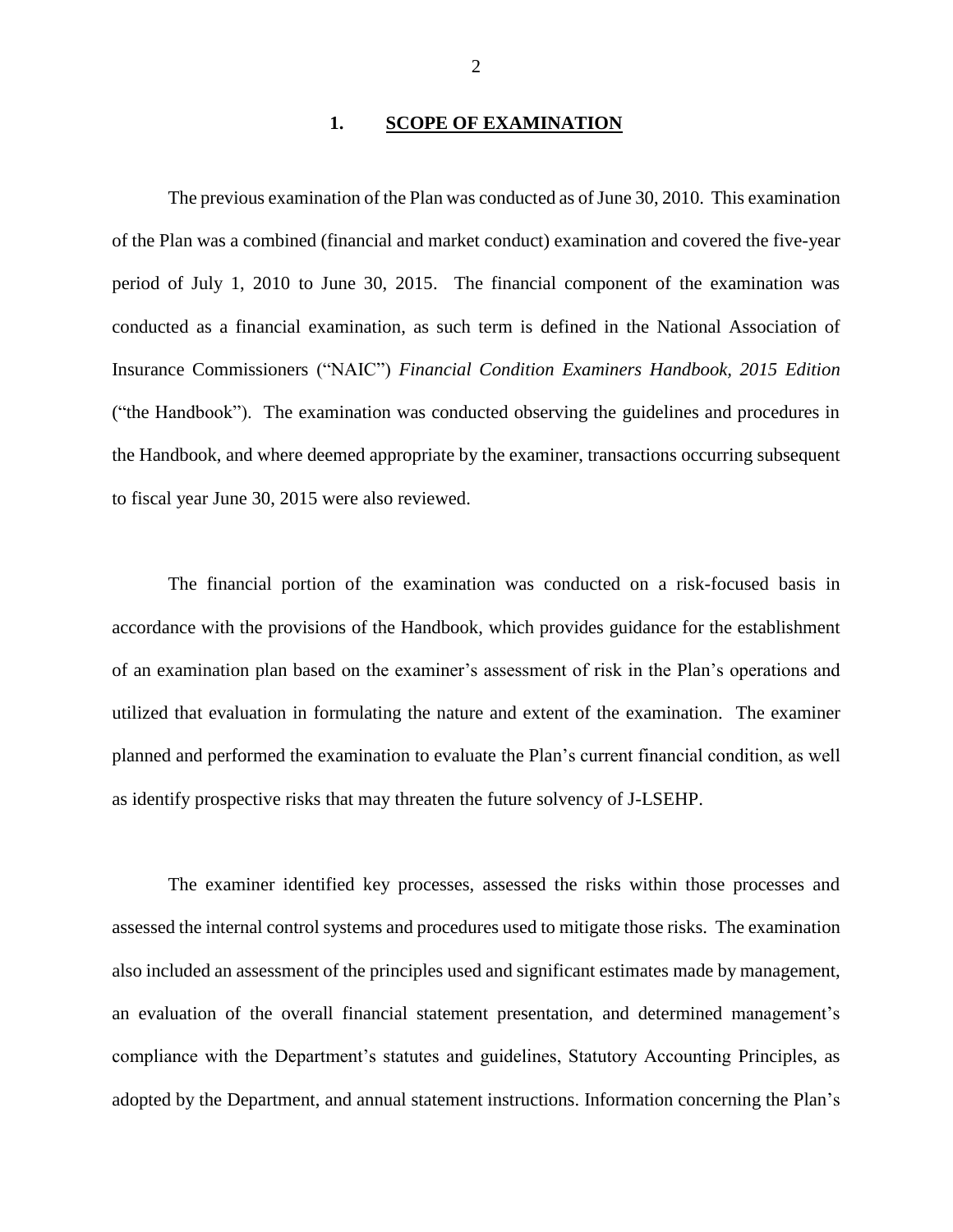examination approach. The examination evaluated the Plan's risks and management activities in organizational structure, business approach and control environment were utilized to develop the accordance with the NAIC's nine branded risk categories.

These categories are as follows:

- Pricing/Underwriting
- Reserving
- Operational
- Strategic
- Credit
- Market
- Liquidity
- Legal
- Reputational

The examination also evaluated the Plan's critical risk categories in accordance with the

NAIC's ten critical risk categories. These categories are as follows:

- Valuation/Impairment of Complex or Subjectively Valued Invested Assets
- Liquidity Considerations
- Appropriateness of Investment Portfolio and Strategy
- Appropriateness/Adequacy of Reinsurance Program
- Reinsurance Reporting and Collectability
- Underwriting and Pricing Strategy/Quality
- Reserve Data
- Reserve Adequacy
- Related Party/Holding Company Considerations
- Capital Management

The Plan was audited annually, for fiscal years 2010 through 2015 by the Plan's CPA firm,

Poulsen & Podvin, LLC. The Plan received unqualified opinions for fiscal years 2010 through

2013 and unmodified opinions for fiscal years 2014 and 2015. Certain audit work papers of

Poulsen & Podvin, LLC were reviewed and relied upon in conjunction with this examination.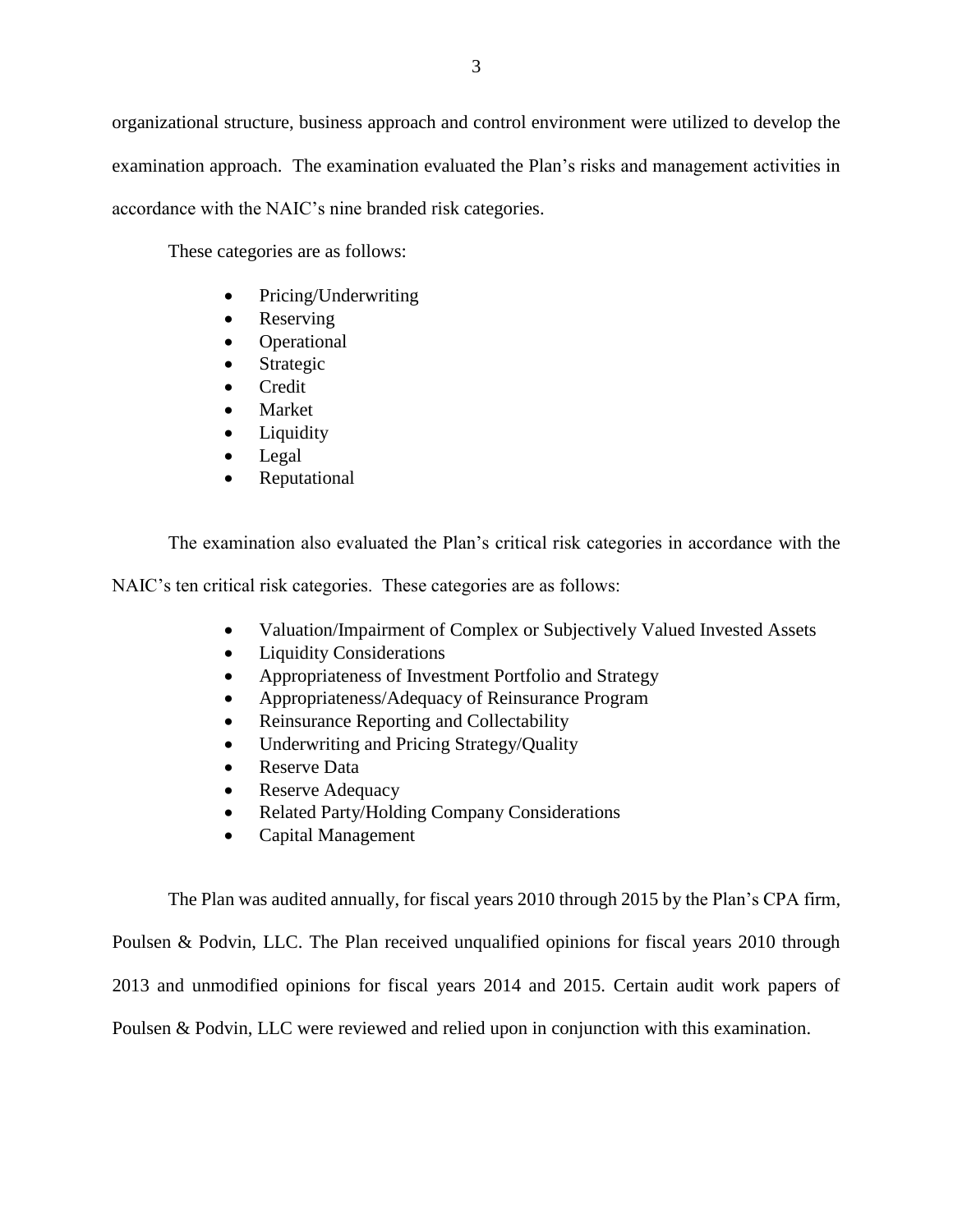<span id="page-5-0"></span>This report on examination is confined to financial statements and comments on those matters which involve departures from laws, regulations or rules, or which require explanation or description.

 A review was also made to ascertain what action was taken by the Plan with regard to comments and recommendations contained in the prior report on examination.

### 2. **DESCRIPTION OF THE PLAN**

 and its fifteen original member school districts ("Participants") formed a Consortium in 1979. The purpose of the Consortium was to provide for the efficient and economic evaluation, processing, Jefferson-Lewis Cooperative Board of Cooperative Educational Services ("J-LBOCES") administration and payment of health benefits through self-insurance. The Plan provides benefits to covered employees and their eligible dependents as defined in the plan booklet.

 On June 1, 2001, the Plan was issued a certificate of authority by the then Superintendent of Insurance, under Article 47 of the New York Insurance Law. Pursuant to such certificate of authority, the Participants have agreed to share the costs and assume the liabilities for hospital, medical, and surgical benefits provided to the employees (and retirees) and their dependents.

 There are fourteen school districts, one Board of Cooperative Educational Services (BOCES), and one Community College participating in the Plan. The Plan Participants are as follows: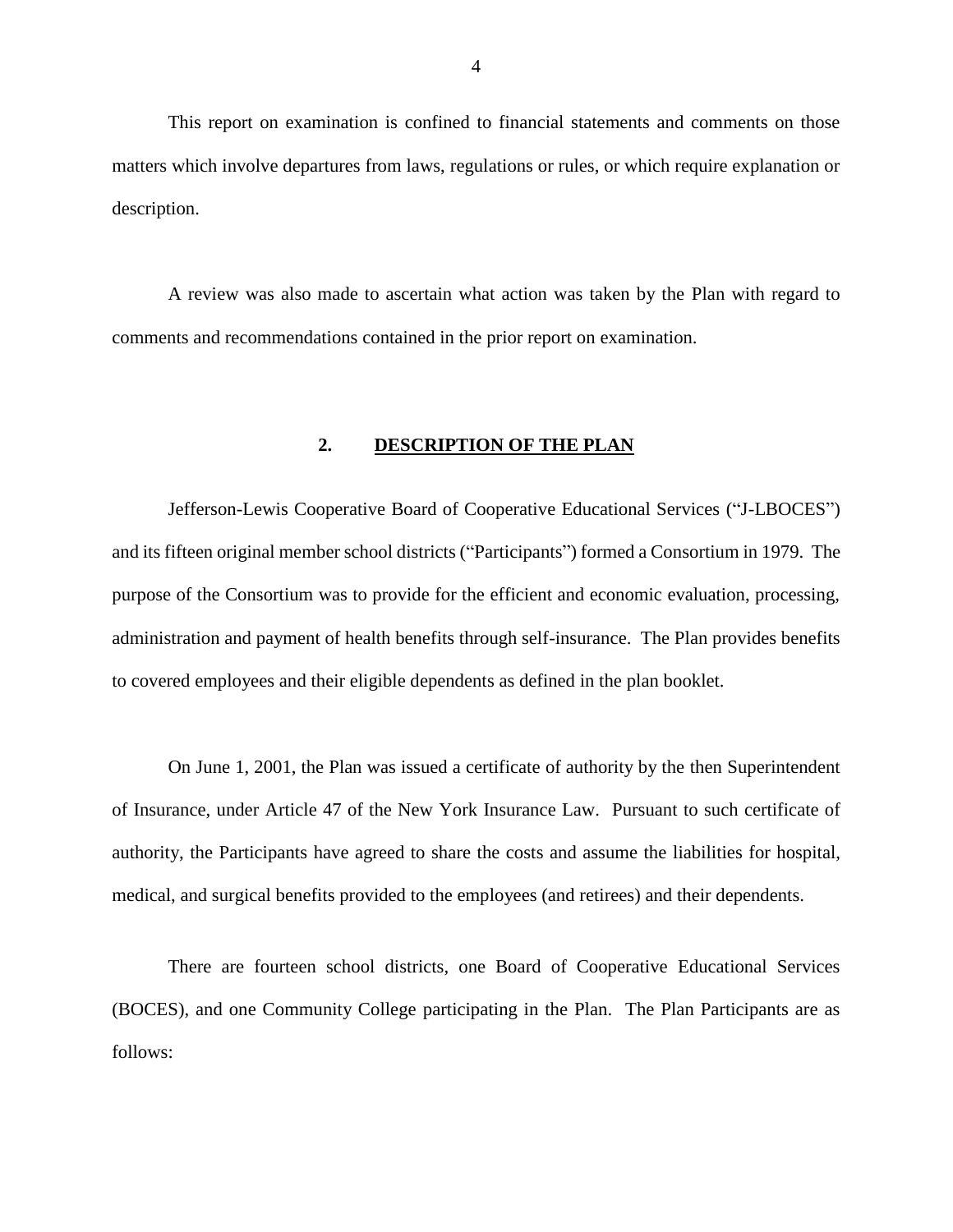<span id="page-6-0"></span>

| Alexandria Bay Central School District | Jefferson-Lewis BOCES                 |
|----------------------------------------|---------------------------------------|
| <b>Beaver River Central School</b>     | LaFargeville Central School           |
| Belleville Henderson Central School    | Lowville Central School               |
| Carthage Central School                | Lyme Central School                   |
| Copenhagen Central School              | <b>Sackets Harbor Central School</b>  |
| <b>General Brown Central School</b>    | South Lewis Central School            |
| Indian River Central School            | Thousand Island Central School        |
| <b>Jefferson Community College</b>     | <b>Watertown City School District</b> |

## A. Corporate Governance

 Pursuant to its revised and restated 2011 Municipal Cooperative Agreement, management of the Plan is to be vested in a governing board, comprised of one representative from the Community College, BOCES, and each participating school district. The governing board of the Plan as of June 30, 2015 was as follows:

| Name                    | Affiliation                                                                              |
|-------------------------|------------------------------------------------------------------------------------------|
| <b>Terry Fralick</b>    | Superintendent,<br>Watertown City School District                                        |
| Julie Gayne             | District Treasurer,<br>Sackets Harbor Central School District                            |
| Cathy Haug              | Business Manager,<br>Carthage Central School District                                    |
| <b>Brianne Kirchoff</b> | Business Manager,<br>Alexandria Bay Central School District                              |
| Karl Kofed              | Director of Business and Finance,<br><b>Belleville Henderson Central School District</b> |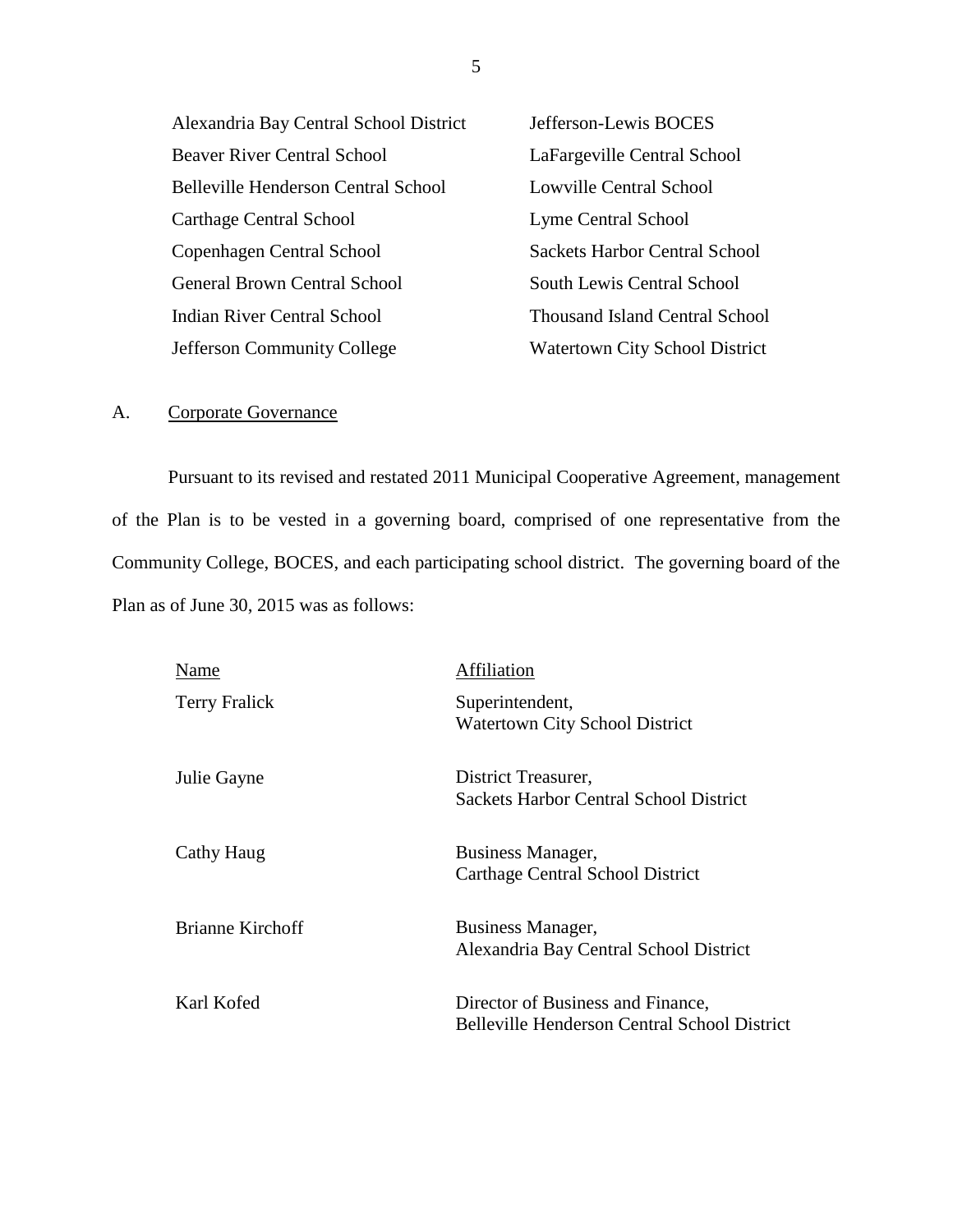| Name                       | <b>Affiliation</b>                                                                             |
|----------------------------|------------------------------------------------------------------------------------------------|
| Dale Munn                  | Treasurer/Administrator,<br>Copenhagen Central School District                                 |
| <b>Randy Myers</b>         | Business Manager,<br><b>Beaver River Central School District</b>                               |
| <b>Nicky Parliament</b>    | Business Manager,<br>LaFargeville Central School District                                      |
| Sandra Rivers              | Superintendent,<br><b>Lowville Central School District</b>                                     |
| <b>Sandy Dudley-Rooney</b> | Business Manager,<br><b>Lyme Central School District</b>                                       |
| Dennis Schreeengast        | Human Resources Director,<br><b>Indian River Central School District</b>                       |
| Lisa Smith                 | Executive Director of Administrative Services,<br><b>General Brown Central School District</b> |
| <b>Sally Switzer</b>       | <b>Business Manager,</b><br><b>Thousand Island Central School District</b>                     |
| Michelle Traynor           | Business Manager,<br>Jefferson-Lewis BOCES                                                     |
| <b>Barry Yette</b>         | <b>Business Manager,</b><br>South Lewis Central School District                                |
| Kerry Young                | Executive Director for Finance & Human<br>Resources.<br>Jefferson Community College            |

The board met four times during each fiscal year of the examination period.

 examination revealed that the meetings of the governing board were well attended, with every A review of the minutes of meetings of the governing board held during the period of

6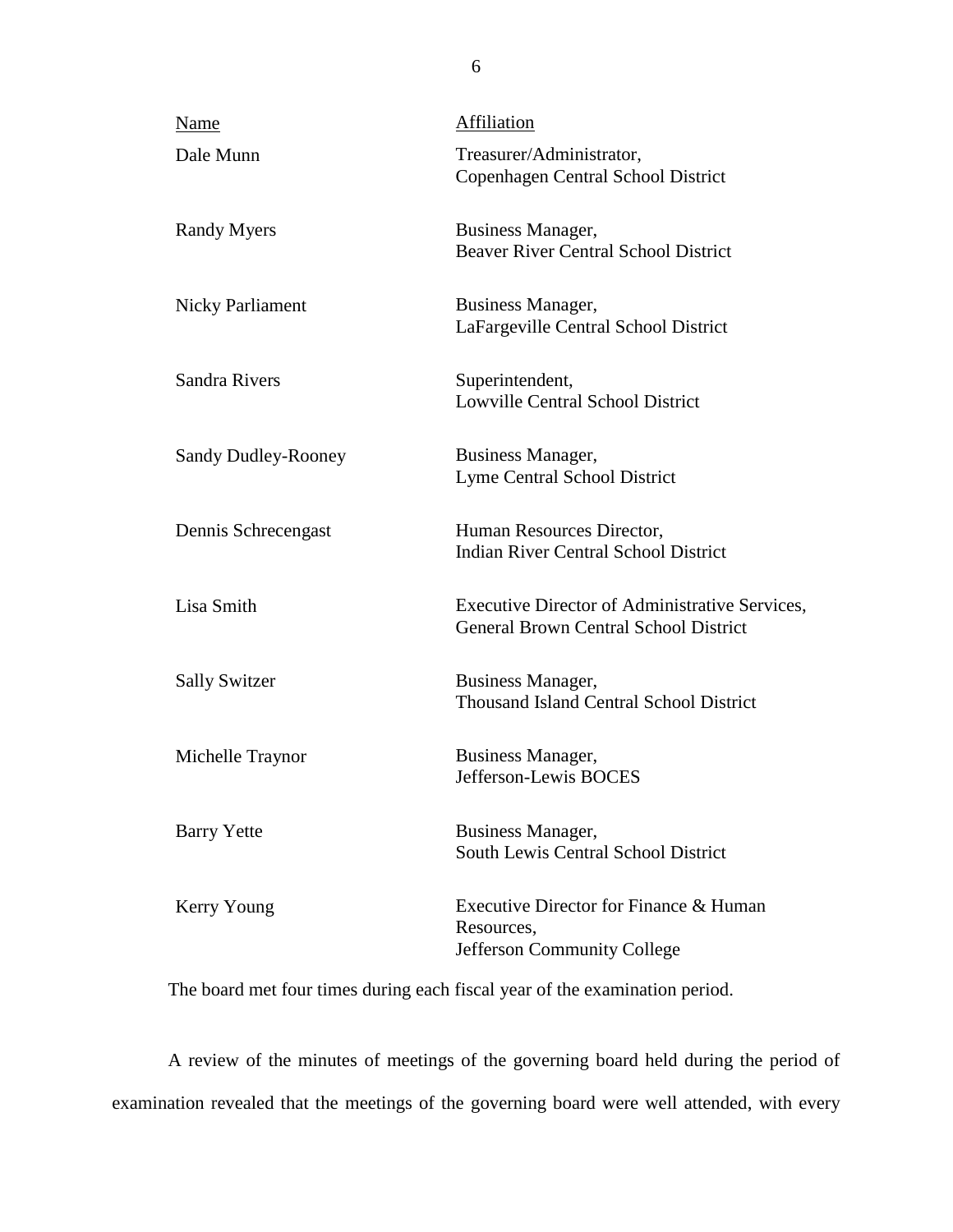member attending at least 50% of the meetings they were eligible to attend. The minutes of the standing committees of the governing board which include the Executive Committee, the Appeals Review Committee, and the Finance Committee held during the examination period and subsequent were also reviewed.

Section 624(a) of the New York Business Corporation Law states in part:

 account and shall keep minutes of the proceedings of its shareholders, board and "(a) Each corporation shall keep correct and complete books and records of executive committee…"

 It was noted that although the meetings of the governing board were well attended, some of the appointments of board members on the board were not recorded in the minutes.

 It is recommended that the Plan comply with Section 624(a) of the New York Business Corporation Law by recording all board member appointments and replacements in the minutes of its board of directors' meetings.

 The Plan entered into contractual agreements with the following vendors to provide various administrative services to the Plan:

 of the Plan. As Plan general manager, PMC defines a strategic plan of action for the Plan. PMC works with POMCO, Inc., which provides services to the Plan as described below, to ensure accurate and prompt payment of claims. PMC meets with the Board of Trustees as deemed Progressive Management Consulting, LLC ("PMC") is the general manager and Comptroller necessary to conduct the business of the Plan. PMC provides mandated reports and documentation to regulators and others as required to keep Plan participants informed of benefit issues, and assists in the review and revision of plan benefit structure and design.

 design, development, and implementation of its employee health benefits program as well as **POMCO**, Inc. ("POMCO") provides the Plan benefit management services relative to the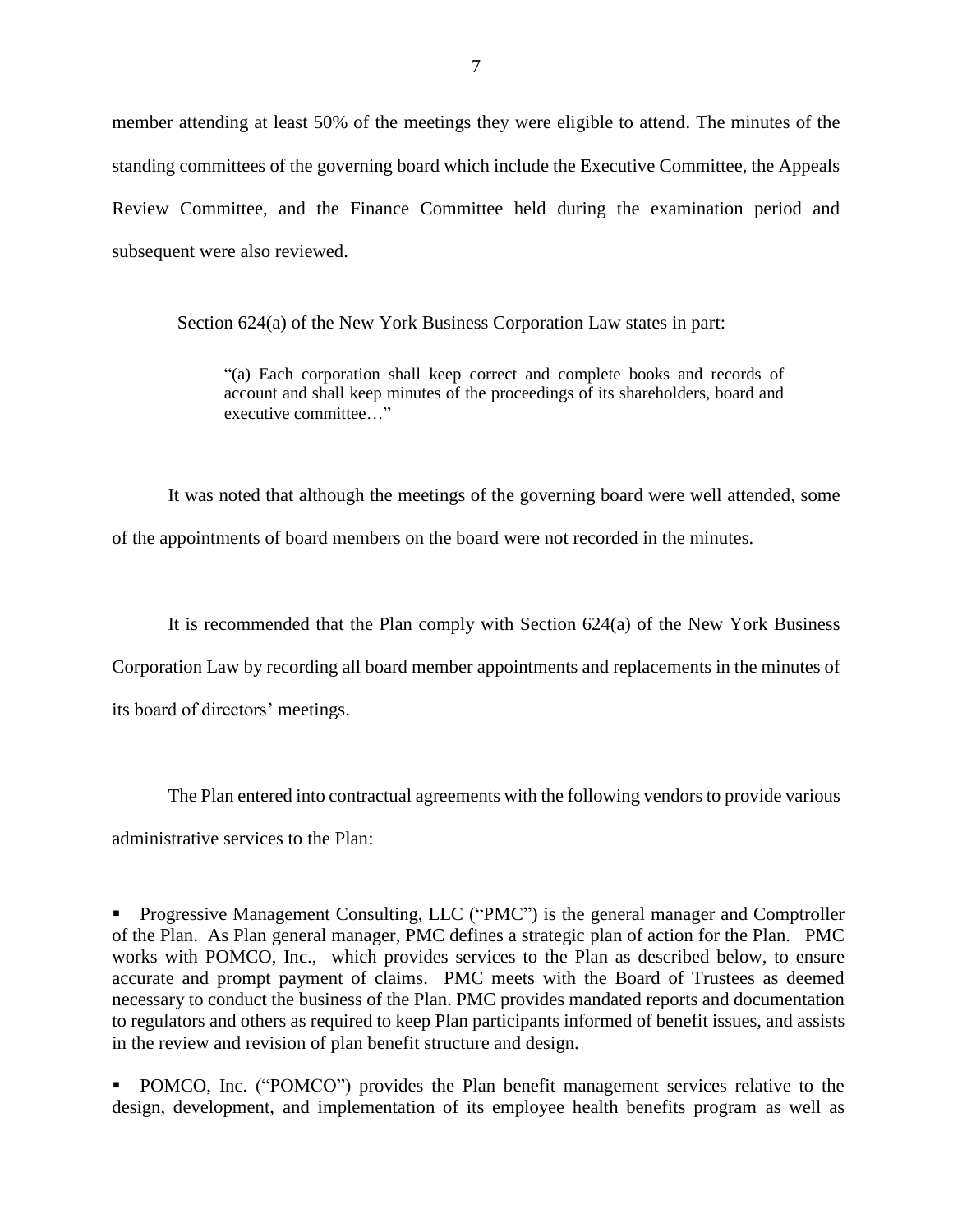administrative and third party health claim adjudication services, including claims payment to eligibility and claim transfer, pharmacy summary plan document development, and single identification card use by the plans with medical and pharmacy benefit descriptions. POMCO provides the Plan with access to POMCO's exclusive provider network in New York State, "POMCO PPO Allied Network", as well as access to the provider network of its contractual partner, Multi Plan/Private Healthcare System. The Multi Plan/Private Healthcare System provider enrollment and benefit management services. In addition, POMCO provides the Plan with services. POMCO also provides the Plan with pharmacy management integration services relative network is available in all 50 states of the United States.

**Express Scripts is a pharmacy benefit manager ("PBM") that provides a prescription drug plan**  for eligible covered persons of the Plan. This includes a network of retail and mail service pharmacies, electronic claim adjudication, and a claim processing system for pharmacy claims adjudication. Express Scripts also provides a prescription drug benefit management service for designing and managing prescription drug benefits.

 to its vision plan benefits. Davis Vision provides laboratory services, processing of claims, data quality care reports and/or other reports as required. Davis Vision provides a panel of private offices for eye exams and dispensing services to the members. Davis Vision also has a comprehensive program for quality assurance. Davis Vision provides administrative and information services to members of the plan relating entry and clerical processing. Davis Vision provides management reporting of billing statements,

 KBM Management Inc. (KBM) provides consulting services to the Plan's board members, as required on matters regarding negotiations with employee groups. KBM also provides actuarial services and rate filings, filings of Quarterly and Annual Statements, and assists in obtaining alternative markets for stop-loss coverage as well as reviewing and investigating claims which affect stop-loss coverage. KBM assists in the negotiation of administrative agreements of the Plan. KBM also provides annual audit and administrative reviews of the Plan's claims management system.

Bowers & Company PLLC, CPA provides external financial audit services to the Plan.

The principal officers of the Plan as of June 30, 2015 were as follows:

Name Title

Terry Fralick Chair Brendan Higgins Plan Manager Nicole Parliament Vice Chair Sally Switzer Treasurer Diane Wright Secretary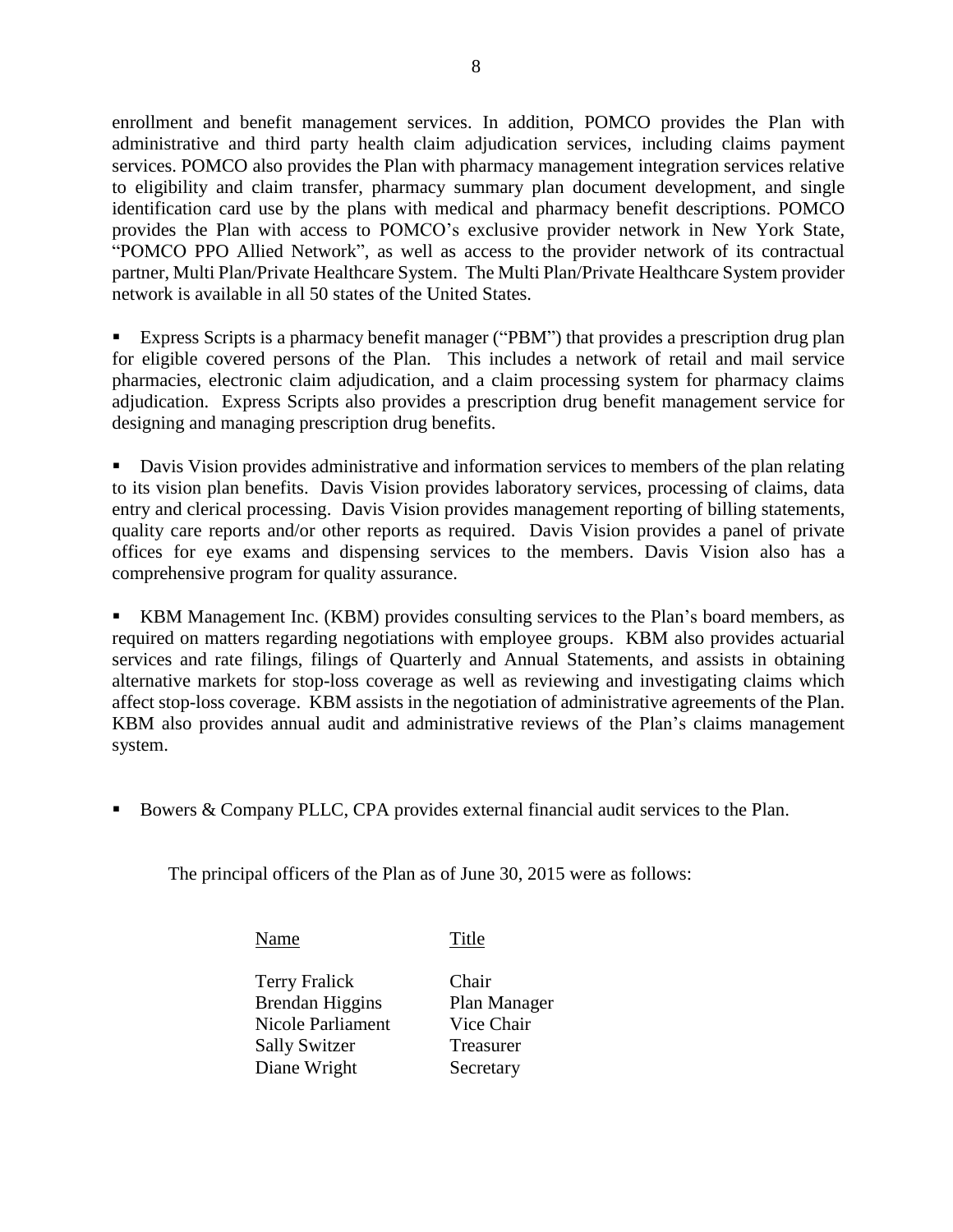## <span id="page-10-0"></span>B. Territory and Plan of Operation

 The Plan provides health benefits to its fourteen participating school districts, one community college and one BOCES, in the counties of Jefferson and Lewis in New York State. The Plan reported annual premiums written of \$62,852,948 for the fiscal year ending June 30, 2015. There was not any significant change in premium written or membership during the examination period. The Plan's Participants remained the same throughout the examination period.

### C. Stop-Loss Coverage

 In 2008, J-LSEHP discontinued its stop-loss coverage and instead maintained one hundred fifty (150) percent of the mandatory minimum statutory reserve per section 4707 (b)(1) of the New York Insurance Law. Since the minimum statutory reserve was based upon twenty-five (25) percent of claims incurred, the plan held thirty-seven and one-half (37.5) percent of incurred claims as the claims payable reserve. This also required a fifty (50) percent increase in the surplus account. The surplus account was increased from five (5) percent of annualized earned premium to seven and one-half (7.5) percent.

 In 2010, the Plan purchased stop-loss coverage eliminating the need for the fifty (50) analysis and on July 10, 2010 approved the Plan's request to lower its required claims payable percent increase in reserves and net worth. Subsequently, the Department performed an actuarial reserve from twenty-five (25) percent of incurred claims to seventeen (17) percent.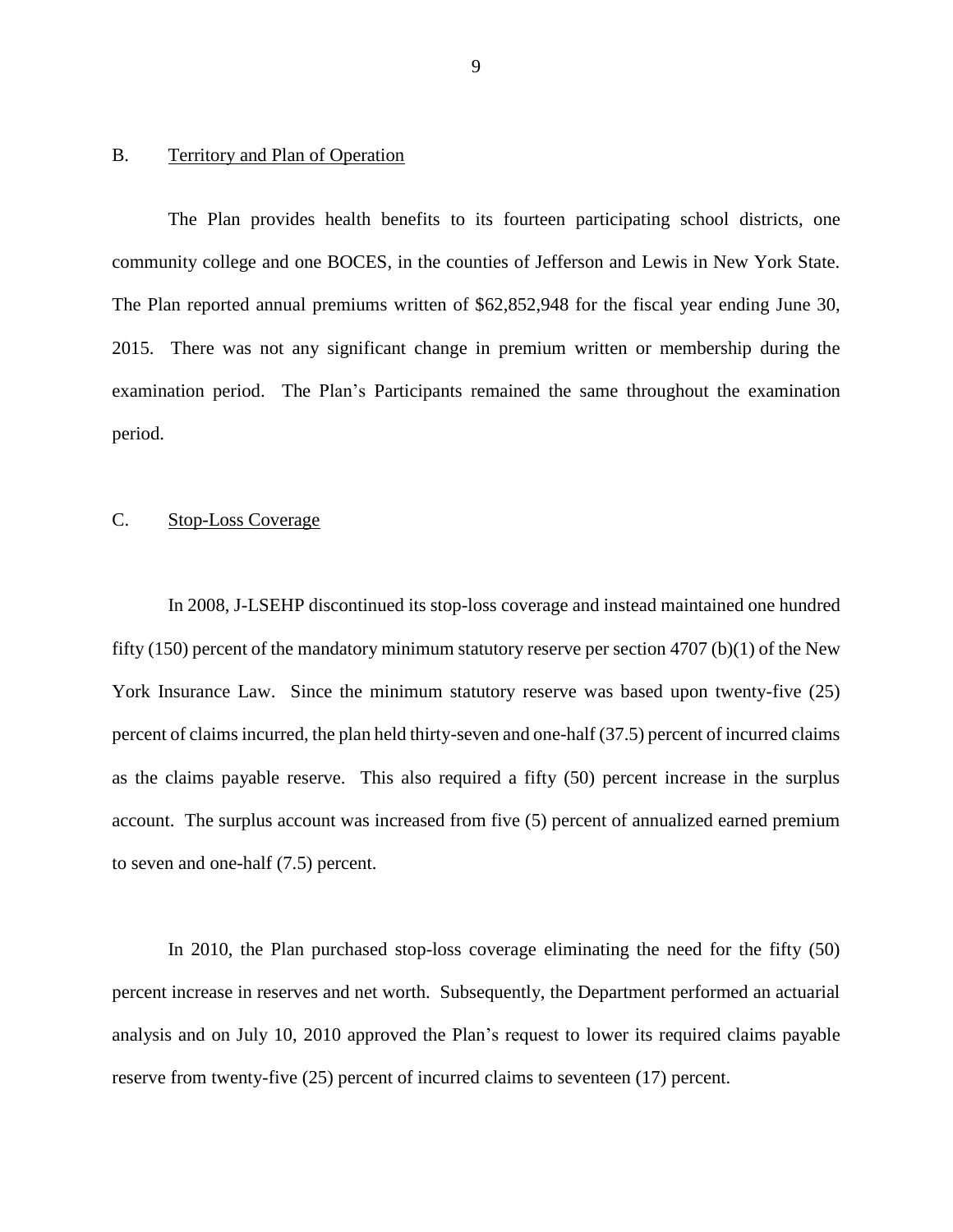As of the examination date, the Plan maintained a specific and aggregate stop-loss insurance policy with an effective date of July 1, 2010 and expiration date of June 30, 2015. The and prescription drug stop-loss coverage in accordance with New York Insurance Law Sections  $4707(a)(1)$  and (2). policy, issued by QBE Insurance Corporation, an insurer licensed in New York, provides medical

Section 4707(a)(1) of the New York Insurance Law states in part:

 "(a) The governing board of the municipal cooperative health benefit plan shall obtain and maintain on the behalf of the plan a stop-loss insurance policy or policies providing …

 (1) aggregate stop-loss coverage with an annual aggregate retention amount or attachment point not greater than one hundred twenty-five percent of the amount certified by a qualified actuary to represent the expected claims of the plan for the current fiscal year; …"

 It was noted that the aggregate attachment point mandated by New York Insurance Law Section 4707(a) for fiscal years 2012 through 2016 was greater than one hundred twenty-five (125) percent of the expected claims for the fiscal year 2014 - 2015 based upon the Plan's 2014 - 2015 budget. budget.<br>In addition, the amounts of aggregate stop-loss coverage for fiscal years 2014-2015 and

 2015-2016 were not certified by a qualified actuary to represent the expected claims of fiscal years 2014-2015 and 2015-2016. The projected claims for fiscal years 2014-2015 and 2015-2016 were \$62,911,551 and \$67,506,281, respectively. The minimum aggregate stop-loss attachment point for policy year July 1, 2014 through June 30, 2015 is \$84,944,024. The aggregate stop-loss attachment year for policy year July 1, 2015 through June 30, 2016 was \$87,641,361. Both of the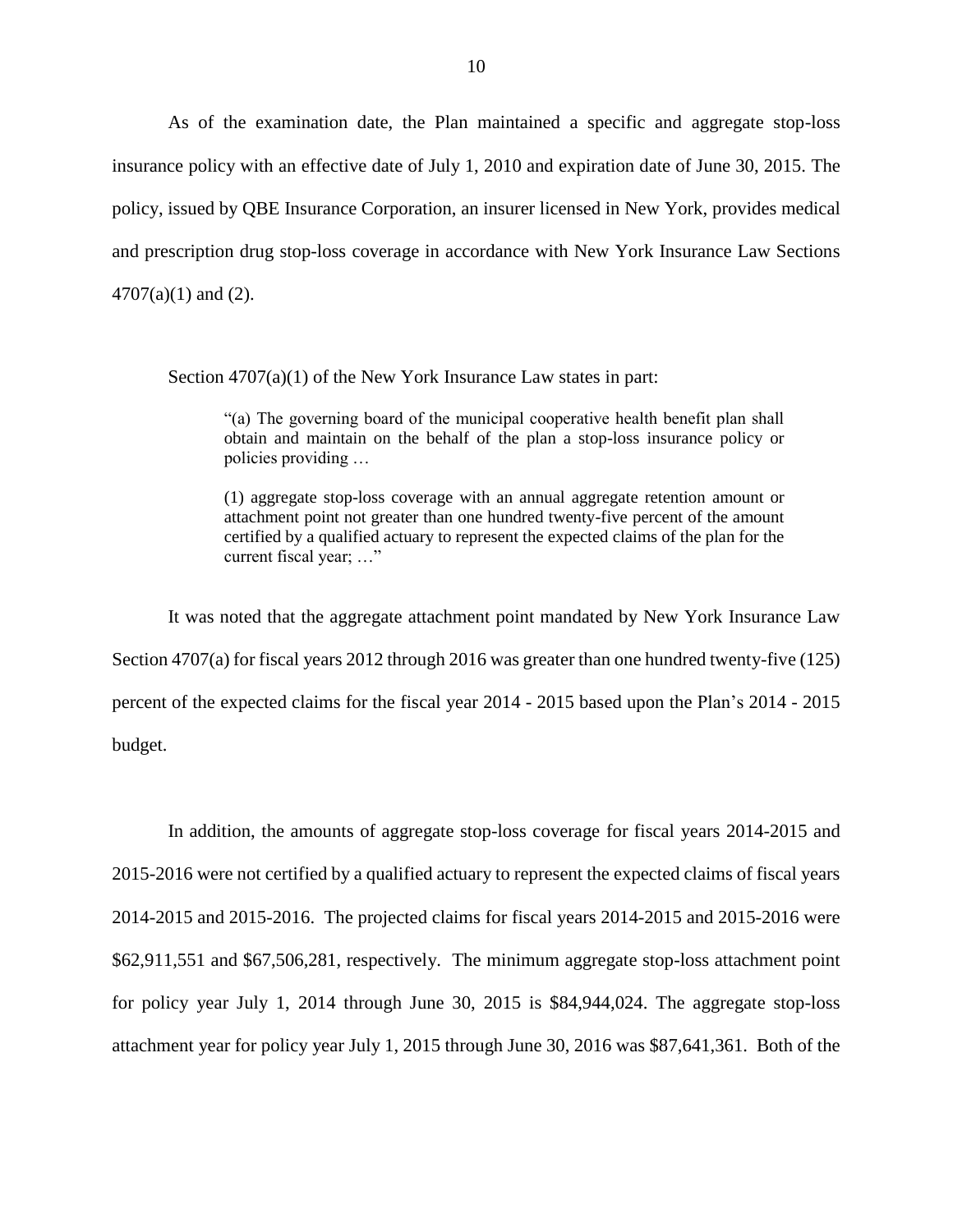aggregate stop-loss policies maintained attachment points greater than one hundred twenty-five percent (125%) of the Plan's expected claims.

It is recommended that the Plan comply with Section  $4707(a)(1)$  of the New York Insurance Law by reducing the aggregate attachment point of its stop-loss coverage to an amount not greater than one hundred twenty-five (125) percent of expected claims for any fiscal year.

 It is also recommended that the Plan maintain aggregate stop-loss coverage with an annual aggregate retention amount or attachment point not greater than one hundred twenty-five percent of the amount certified by a qualified actuary to represent the expected claims of the Plan.

 The following is a summary of the Plan's stop-loss insurance specific coverage and aggregate coverage retentions (deductibles) and limits at June 30, 2015:

| Specific excess-of-loss coverage                                    | Medical and prescription drug                                                                                                                                                                                                       |  |  |
|---------------------------------------------------------------------|-------------------------------------------------------------------------------------------------------------------------------------------------------------------------------------------------------------------------------------|--|--|
| Coverage                                                            | unlimited medical<br>100%<br>of<br>and<br>prescription drug claims per covered<br>person upon satisfaction of the specific<br>deductible, excess of \$750,000<br>per<br>covered person.                                             |  |  |
| Limitation for treatment of drugs or alcohol<br>abuse reimbursement | The terms, conditions and limits as stated<br>in the accepted plan document.                                                                                                                                                        |  |  |
| Aggregate excess-of-loss coverage                                   | Medical and prescription drug                                                                                                                                                                                                       |  |  |
| Coverage                                                            | 100% of paid medical and prescription<br>drug claims after meeting aggregate losses<br>of \$84,944,024. There is an individual<br>claim limit of \$750,000 and \$1,000,000<br>maximum aggregate reimbursement per<br>policy period. |  |  |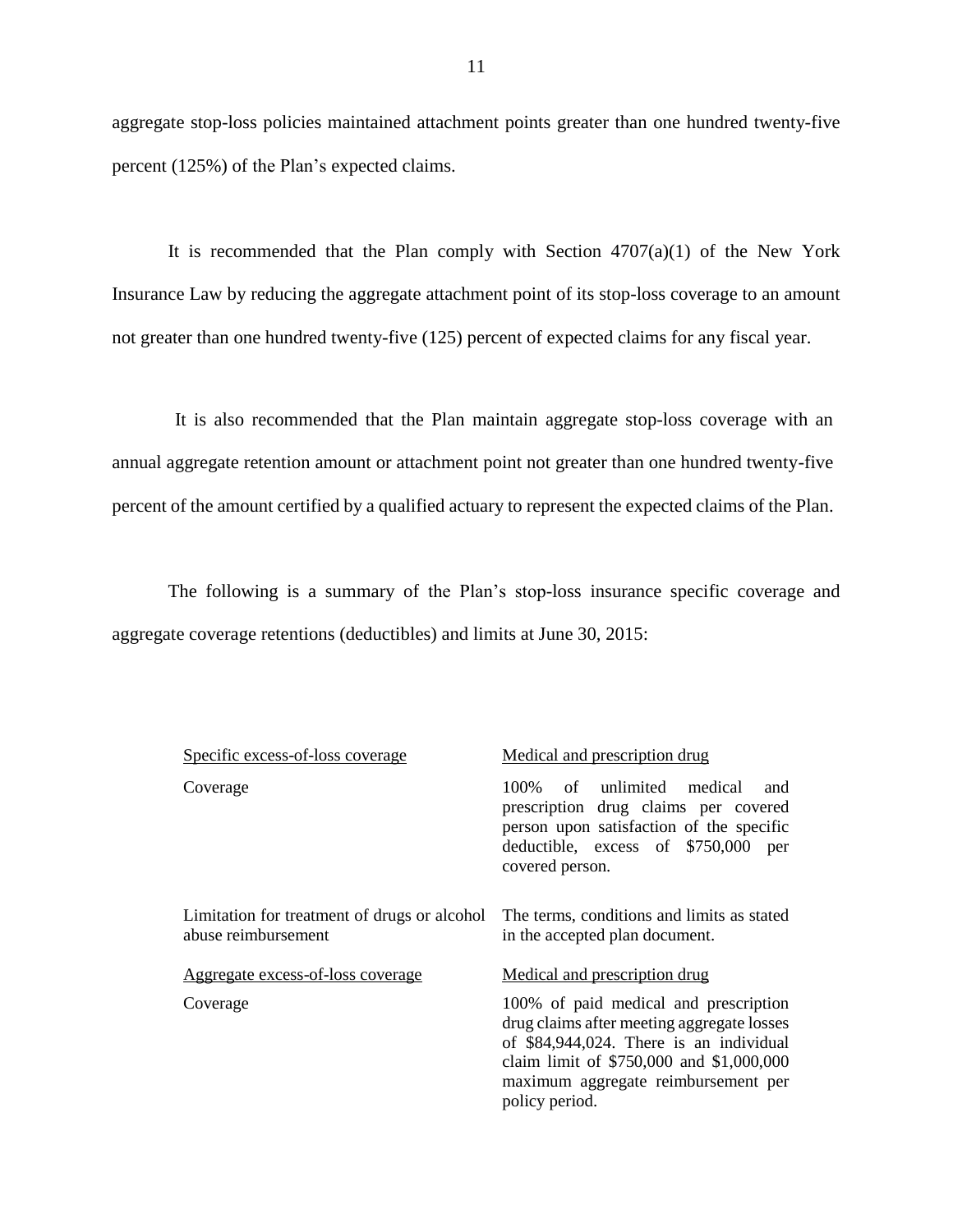#### <span id="page-13-0"></span>D. Accounts and Records

 The Plan did not maintain written policies for the processing of its financial transactions, compliance with HIPAA guidelines, and its code of ethics. The absence of documented written policy procedures by the Plan relative to financial transactions, HIPAA compliance, and its code of ethics are indications of operational risks.

 Insurance Regulation No. 173 (11 NYCRR 421) Standards for Safeguarding Customer Information states in part:

> "Each licensee shall implement a comprehensive written information security program that includes administrative, technical and physical safeguards for the protection of customer information. The administrative, technical, and physical safeguards included in the information security program shall be appropriate to the size and complexity of the licensee and the nature and scope of its activities."

 It is recommended that the Plan establish written policies and procedures for the Plan's financial transaction functions and written policies for HIPAA compliance with Insurance Regulation No. 173 (11 NYCRR 421), "Standards for Safeguarding Customer Information".

 The Plan has a fiduciary responsibility to uphold a code of ethics for the benefit of its enrolled members and to ensure that the Plan's board members, officers, managers and consultants do not use their official positions to promote an interest which is in conflict with that of the Plan.

 It is recommended, as a best practice, that the Plan's board of directors establish a documented written code of ethics policy for distribution to its board of trustees, managers, and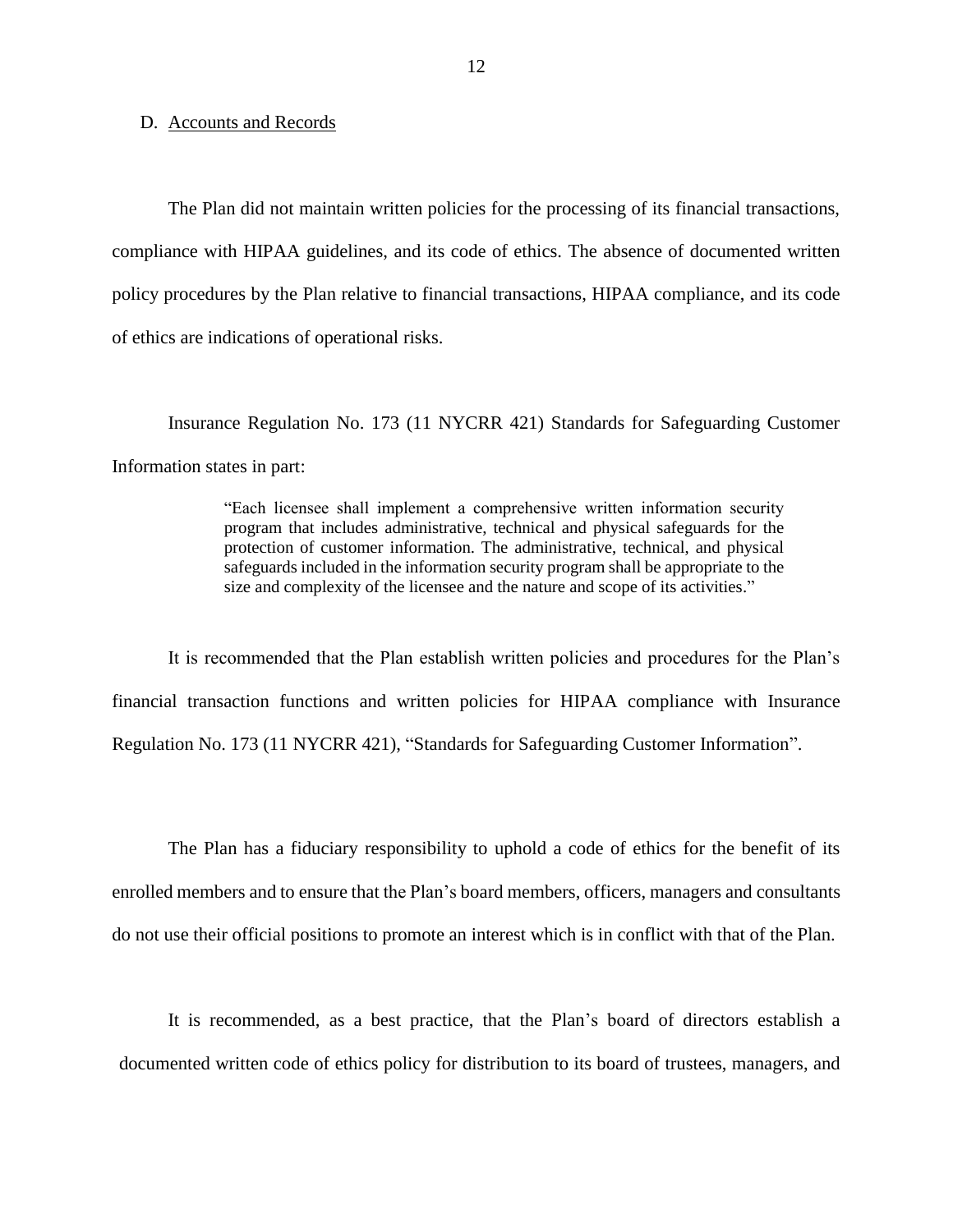<span id="page-14-0"></span> consultants, and that compliance with such code of ethics be verified on no less than an annual basis.

### E. Third Party Agreements

 It was noted during the examination that the Plan entered into third party administrative agreements with POMCO for utilization review management, and medical and hospital claims processing, Express Script (ESI) for pharmacy benefit management, and Davis Vision for Vision benefit.

 was properly executed, nevertheless the following was noted in the implementation of the contract Vision. Vision. The agreement between the Plan and Express Scripts included a provision for the Plan to During the review it was noted that the contract agreement between the Plan and POMCO agreement between the Plan and ESI, and the execution of the contract between the Plan and Davis

 audit or have a third party audit the prescription drugs claims in order for the Plan to determine agreement. However, the Plan did not take advantage of this provision and no audit of the that Express Scripts has properly and accurately administered the financial aspect of the prescription drugs claims were performed during the examination period.

Article 2.4 of the Plan's Pharmacy Benefit Management Agreement ("PBM Agreement") states in part:

 "(c) Sponsor Audit. Provided that this agreement has been duly executed by Sponsor and Sponsor is current in the payment of invoices under this agreement, Sponsor may, upon written request, audit the prescription management services provided pursuant to this agreement on an annual basis (unless additional audits are warranted), consistent with audit Protocol set forth in Exhibit B. Sponsor may use an independent third party auditor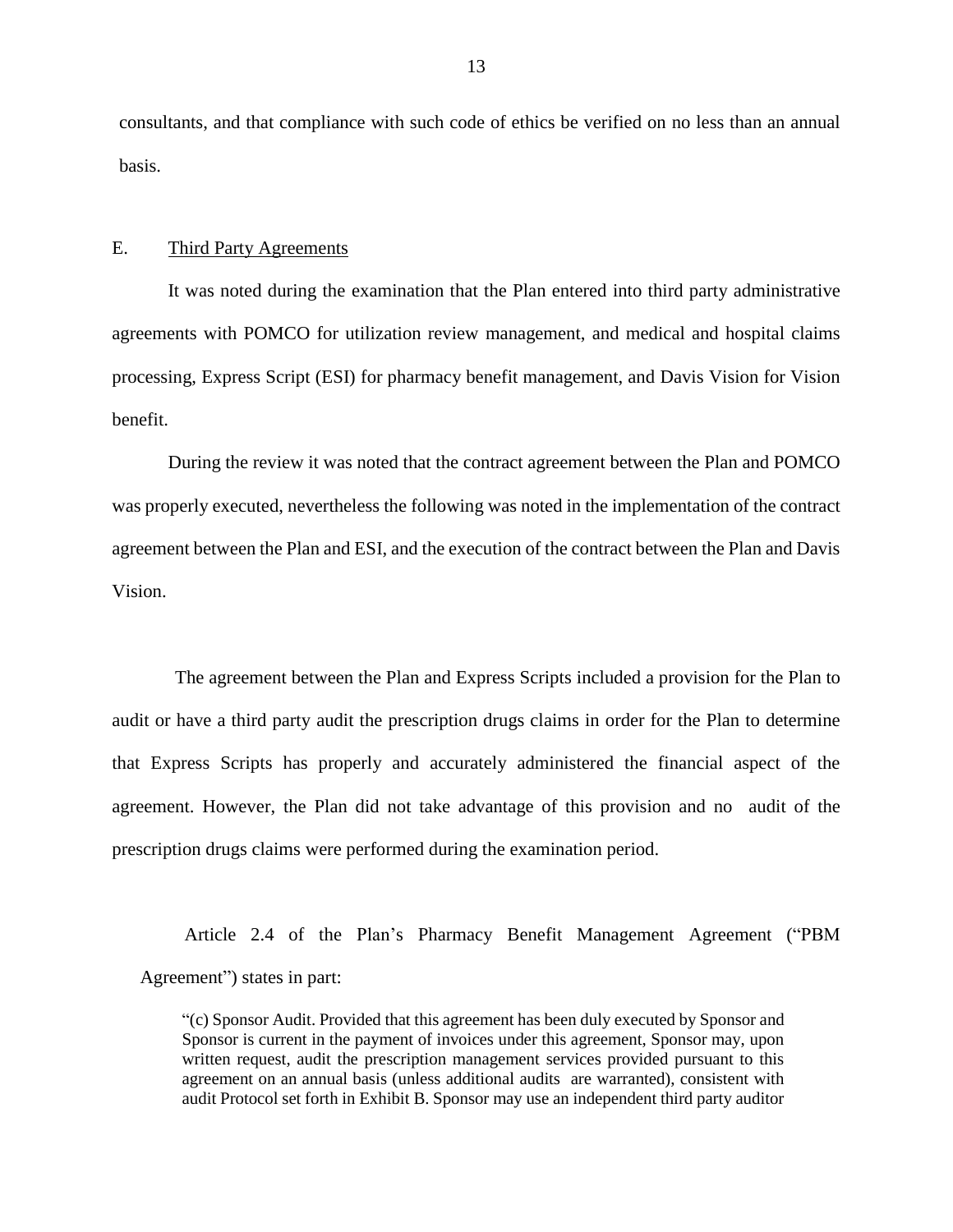("Auditor"), so long as such Auditor does not have conflict of interest with ESI (as determined by ESI acting reasonably and in good faith), and provided that Sponsor's Auditor executes a mutually acceptable confidentially agreement. Any request by Sponsor to permit an Auditor to perform an audit will constitute Sponsor's direction and authorization to ESI to disclose PHI to the Auditor."

 It is recommended that the Plan initiate audits of its claims processed by its contracted pharmacy benefit manager, as allowed by its PBM Agreement.

 the Plan or a contracted entity to perform a periodic vision benefit claims audit; in order for the The contract agreement between the Plan and Davis Vision did not include a provision for Plan to determine that Davis Vision has properly and accurately administered the agreement.

 It is recommended, as a good business practice and risk mitigation strategy, that the Plan amend its agreement with Davis Vision to allow for the Plan or its contractor to perform periodic vision benefit claims audits.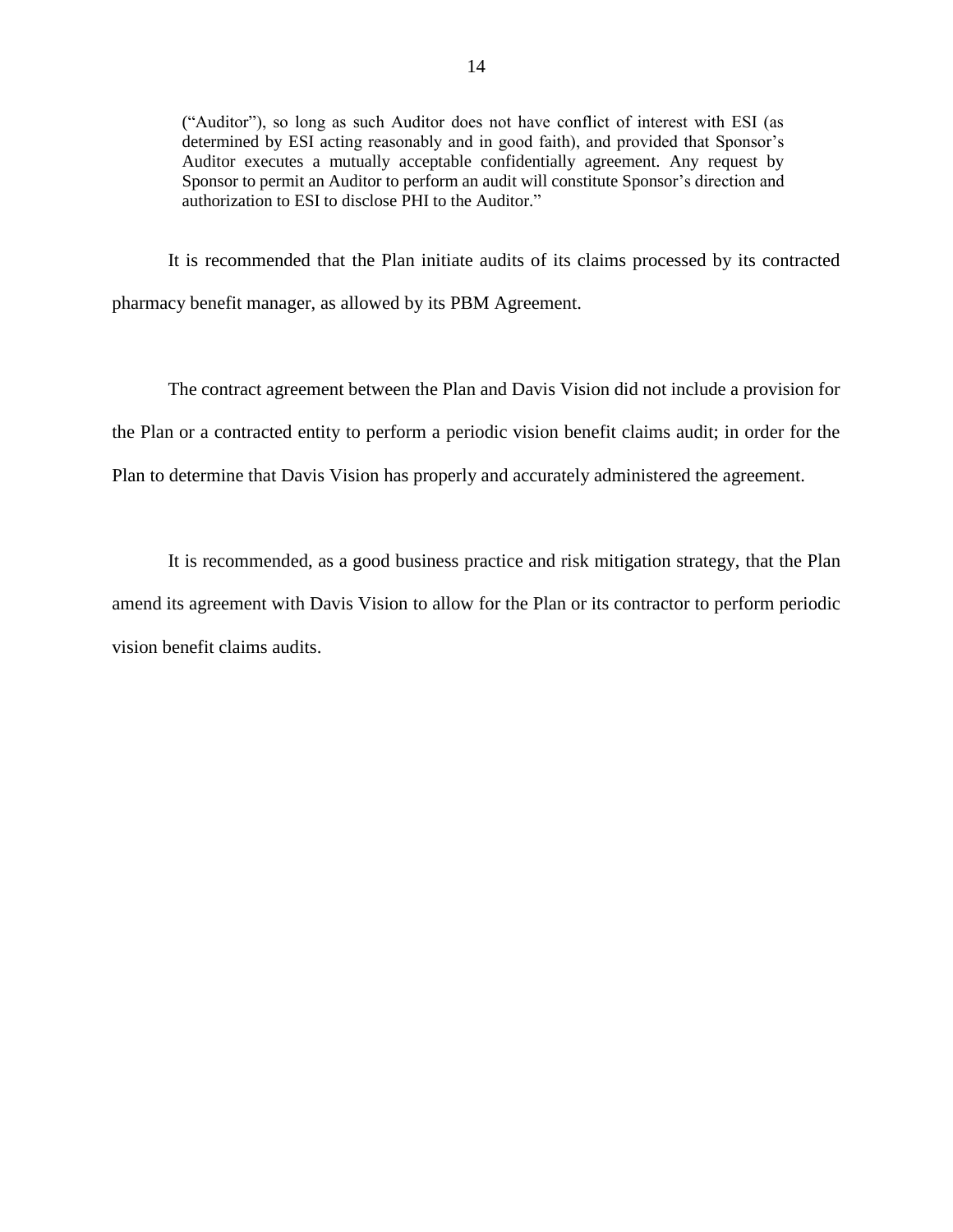## **3. FINANCIAL STATEMENTS**

<span id="page-16-0"></span> The following statements shows the assets, liabilities and surplus as of June 30, 2015, as contained in the Plan's 2015 filed annual statement, and condensed summary of operations and a sample of transactions did not reveal any differences which materially affected the Plan's reconciliation of the surplus account for each of the years under review. The examiner's review of financial conditions as presented in its June 30, 2015 filed annual statement.

## Independent Accountants

 The firm of Poulson & Podvin, LLC was retained by the Plan to audit the Plan's combined statutory basis financial statements of financial position as of December 31st for each year in the examination period, and the related statutory-basis statements of operations, surplus, and cash flows for the year then ended.

 Poulson & Podvin, LLC concluded that the statutory financial statements presented fairly, in all material respects, the financial position of the Plan at the respective audit dates. Balances reported in these audited financial statements were reconciled to the corresponding years' annual statements with no discrepancies noted.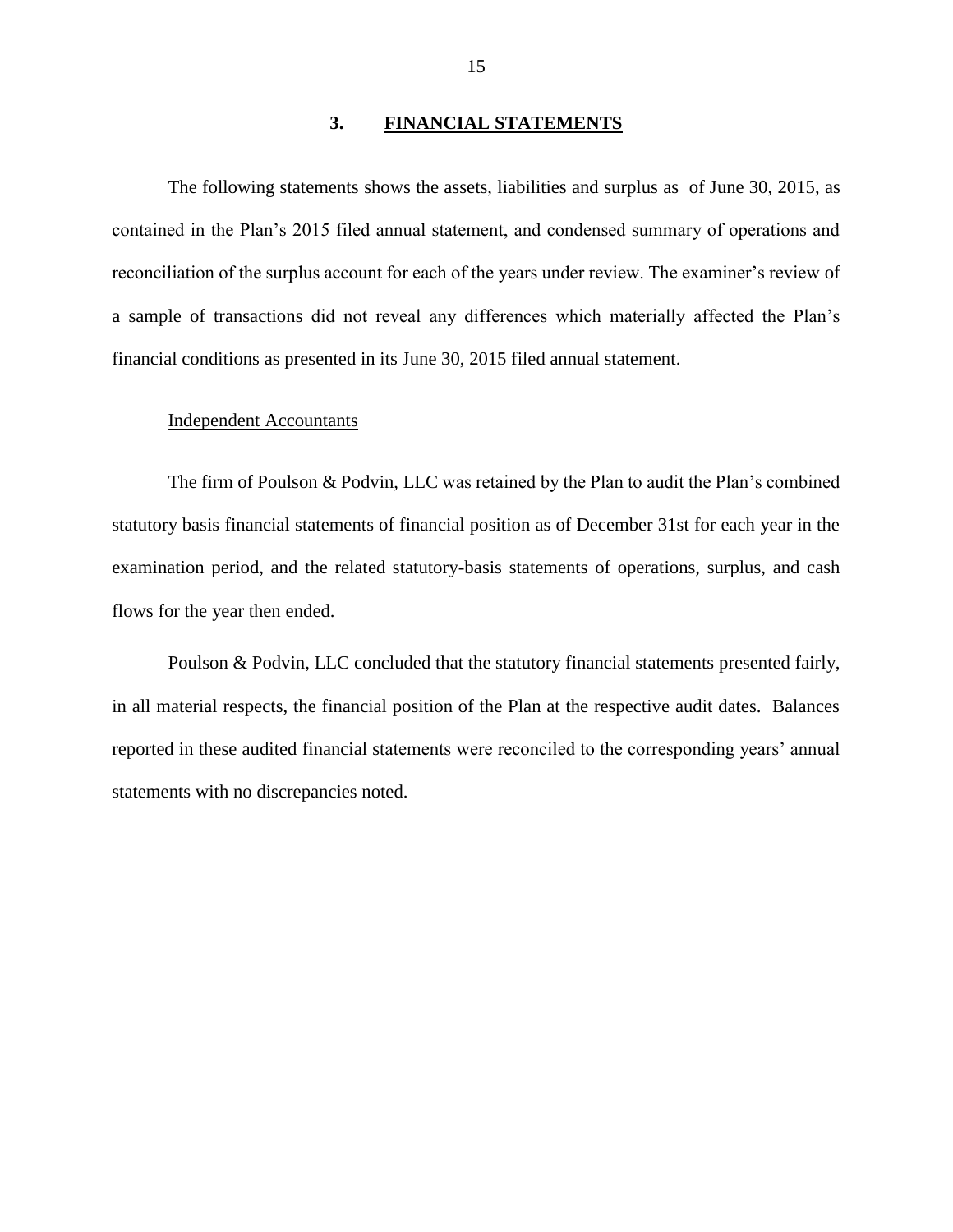## A. Balance Sheet

Assets

| Cash and cash equivalents       | \$36,686,039 |
|---------------------------------|--------------|
| Aggregate write-in for invested |              |
| assets                          | 532,025      |
| Total assets                    | \$37,218,064 |
| Liabilities                     |              |
| Accounts payable                | \$18,191     |
| Claims payable                  | 10,594,688   |
| <b>Total liabilities</b>        | 10,612,879   |
| <b>Surplus</b>                  |              |
| Contingency reserves            | \$3,142,647  |
| Retained earnings/fund balance  | 23,462,538   |
| Total                           | \$26,605,185 |
| Total liabilities and surplus   | \$37,218,064 |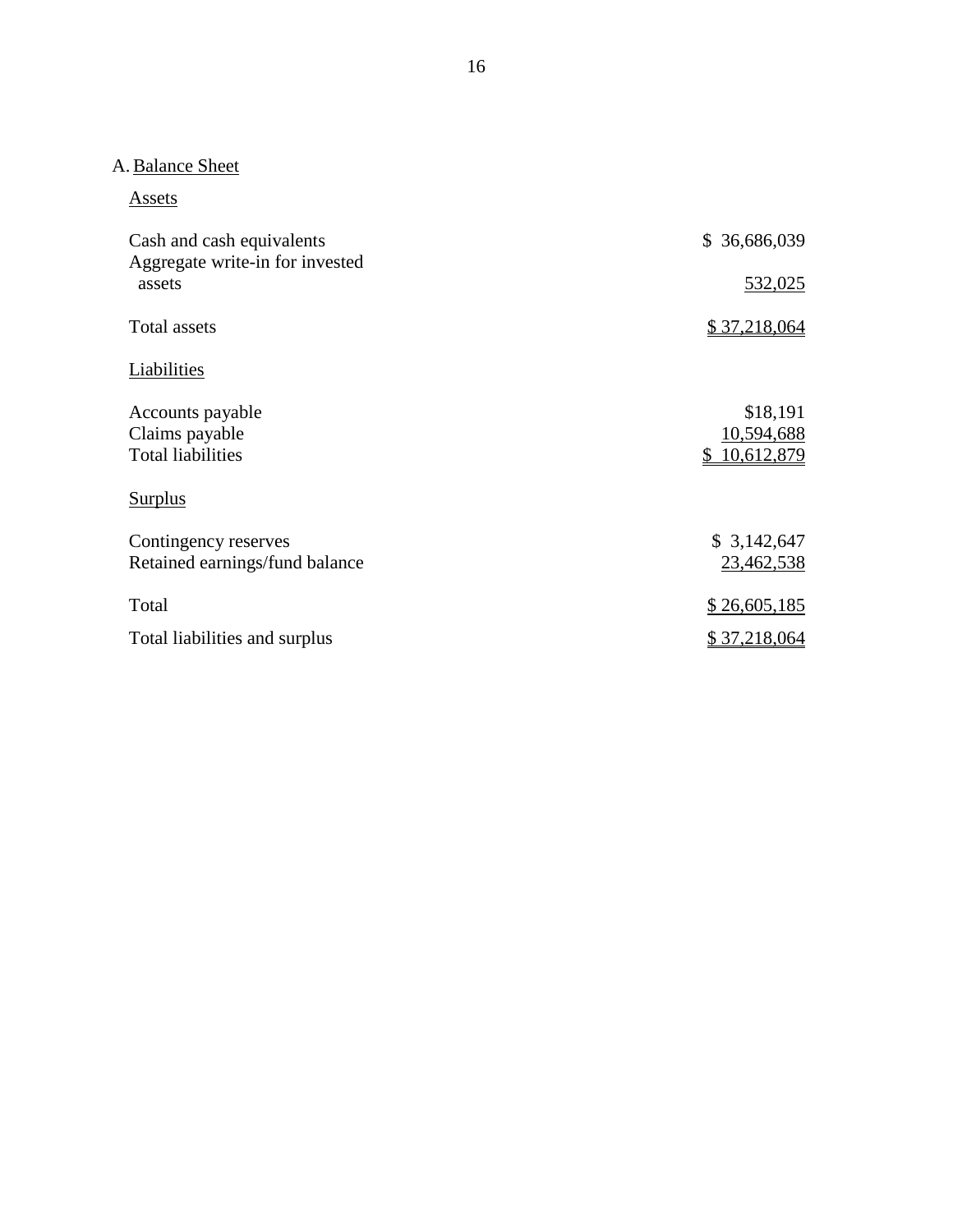B. Statement of Revenue and Expenses and Surplus

Surplus increased by \$18,173,857 during the five-year examination period, July 1, 2010

through June 30, 2015, detailed as follows:

| Revenue                                                                                                                                                 |                                                                   |                          |                             |
|---------------------------------------------------------------------------------------------------------------------------------------------------------|-------------------------------------------------------------------|--------------------------|-----------------------------|
| Premium and related revenue<br>Investment and other income                                                                                              |                                                                   | \$287,000,693<br>488,145 |                             |
| Total revenue                                                                                                                                           |                                                                   |                          | \$287,488,838               |
| Medical and hospital expenses                                                                                                                           |                                                                   |                          |                             |
| Hospital/medical benefits<br>Prescription drugs<br>Reinsurance expenses                                                                                 | \$196,824,005<br>68,934,439<br>(387, 020)                         |                          |                             |
| Total medical and hospital<br>expenses                                                                                                                  |                                                                   | \$265,371,424            |                             |
| Administrative expenses                                                                                                                                 |                                                                   |                          |                             |
| Compensation<br>Marketing<br>Professional fees<br>Administrative fees<br><b>Consultant fees</b><br>Aggregate write-ins<br>Total administrative expenses | 103,560<br>125,678<br>59,144<br>7,571,681<br>194,727<br>3,414,379 | 11,469,169               |                             |
| Total expenses<br>Net income                                                                                                                            |                                                                   |                          | 276,840,593<br>\$10,648,245 |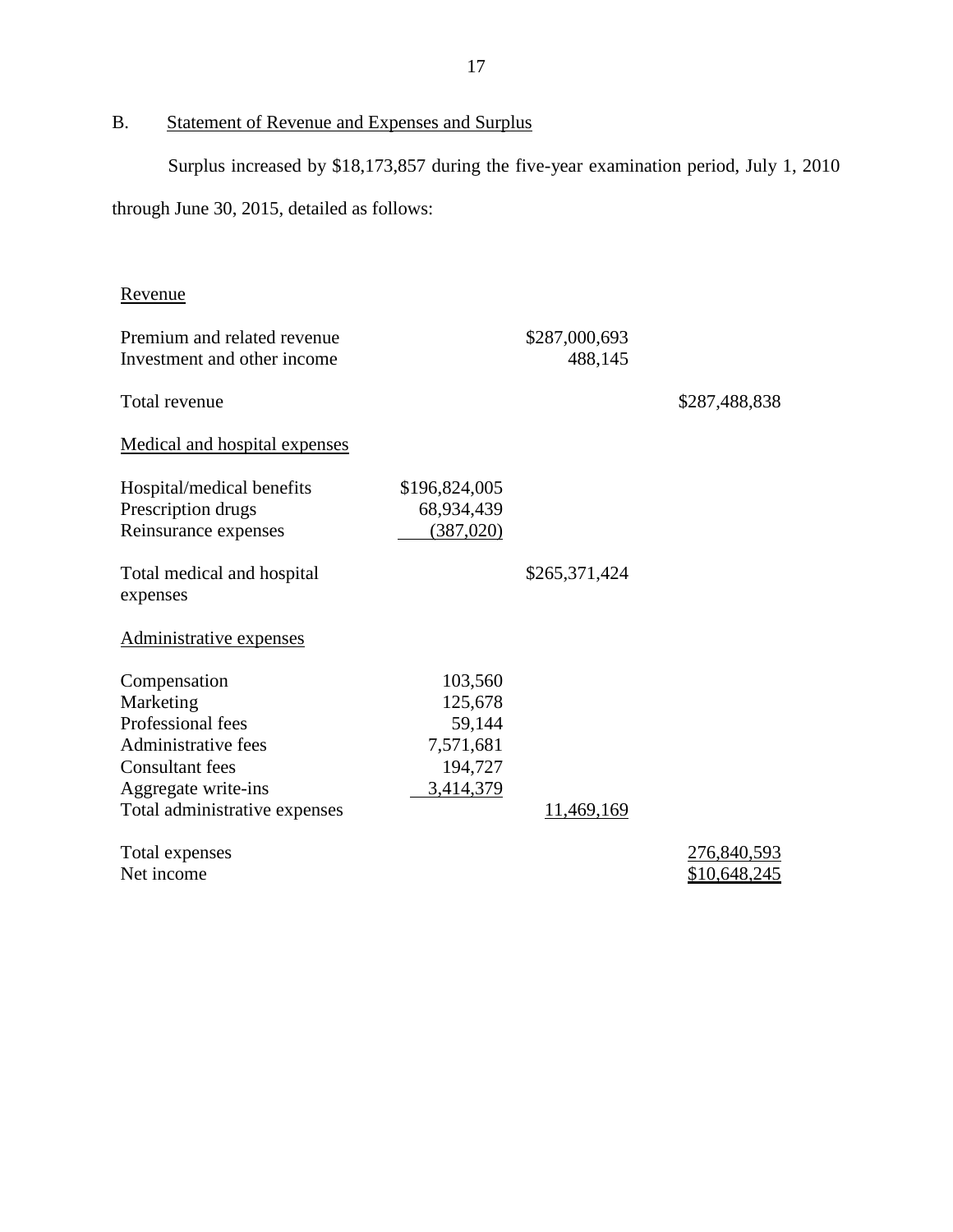| Surplus, per report on examination,<br>as of June 30, 2010 |                                     |                      | \$8,431,328  |
|------------------------------------------------------------|-------------------------------------|----------------------|--------------|
| Net income                                                 | Gains in<br>Surplus<br>\$10,648,245 | Losses in<br>Surplus |              |
| Statutory adjustment as per<br>examination                 | \$7,525,612                         |                      | \$18,173,857 |
| Surplus, per report on examination,<br>as of June 30, 2015 |                                     |                      | \$26,605,185 |

## **4. CLAIMS UNPAID**

 The Plan reported a liability for unpaid claims of \$10,594,688 within the Plan's June 30, 2015 filed annual statement.

Section 4706(a)(1) of the New York Insurance Law requires a reserve for payment of claims and expenses that are (A) reported and not yet paid and (B) incurred but not yet reported. The amount of this reserve should not be less than a percentage, approved by the Superintendent of the New York State Department of Financial Services of the expected incurred claims and expensed of the current plan year. The Plan has received approval by the Department to estimate this reserve at 17% of expected incurred claims and expenses of the current plan year. However, the Plan's reported unpaid claims liability of \$10,594,688 represented 15.8% of the Plan's total 2015. Thus, the Plan's reported unpaid claims liability for fiscal year ending June 30, 2015, was claims and expenses incurred as reported in its financial statement for fiscal year ending June 30,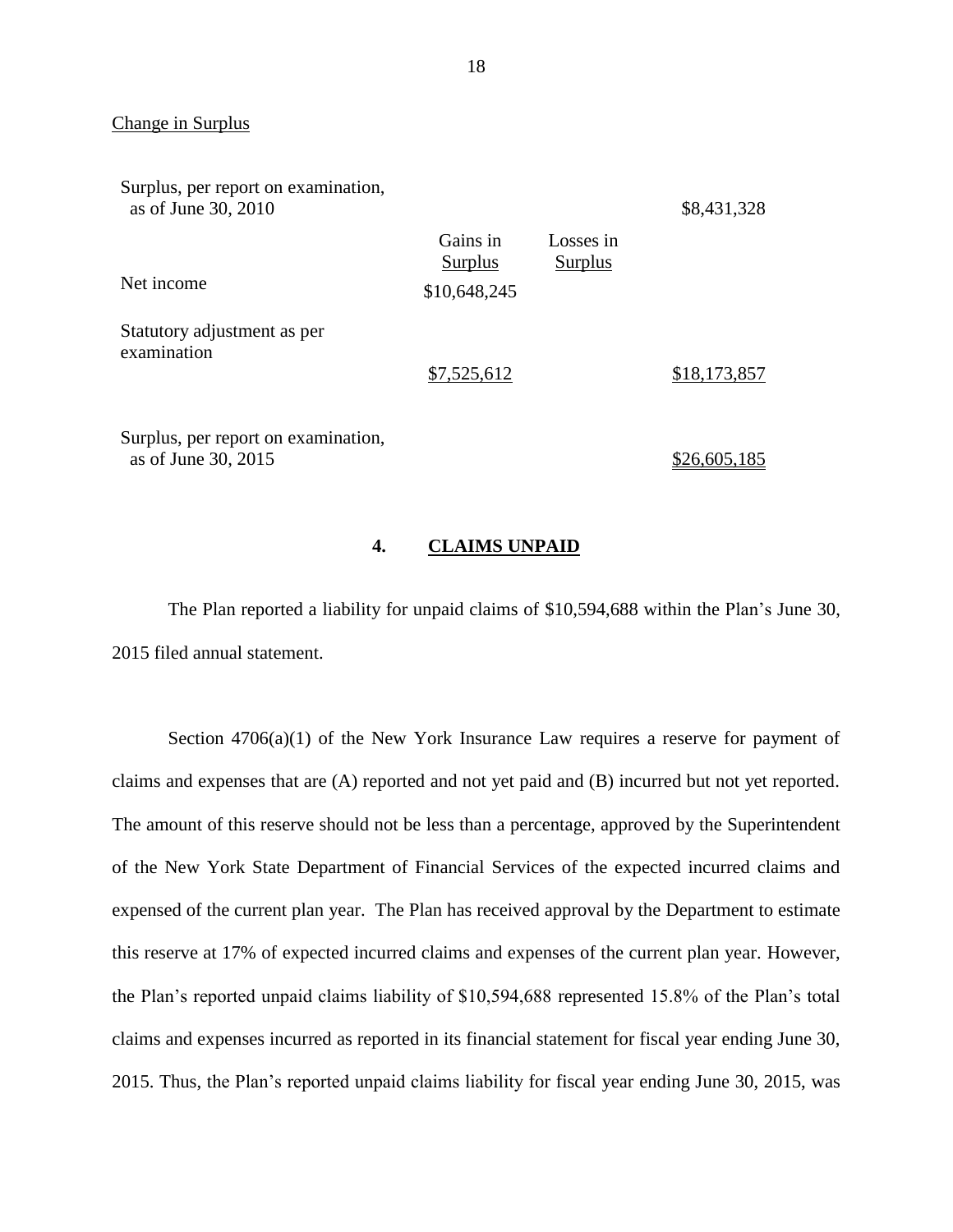<span id="page-20-0"></span> not in compliance with Section 4706(a)(1) of the New York Insurance Law, at the level approved by the Superintendent..

It is recommended that the Plan comply with Section  $4706(a)(1)$  of the New York Insurance Law by maintaining its estimated unpaid losses at 17% of expected incurred claims and expenses of the current plan year, as approved by the Superintendent.

## **5. MARKET CONDUCT ACTIVITIES**

 In the course of this examination, a review was made of the manner in which the Plan claimants. The review was general in nature and is not to be construed to encompass the more conducts its business practices and fulfills its contractual obligations to policyholders and precise scope of a market conduct examination.

The general review was directed at practices of the Plan in the following areas:

- A. Policy forms
- B. Prompt Pay
- C. Appeals, Grievances, & Utilization review
- D. Affordable HealthCare Act ('ACA") Compliance
- E. Provider network adequacy

#### Policy Forms

Section  $4710(a)(1)$  of the New York Insurance Law states in part: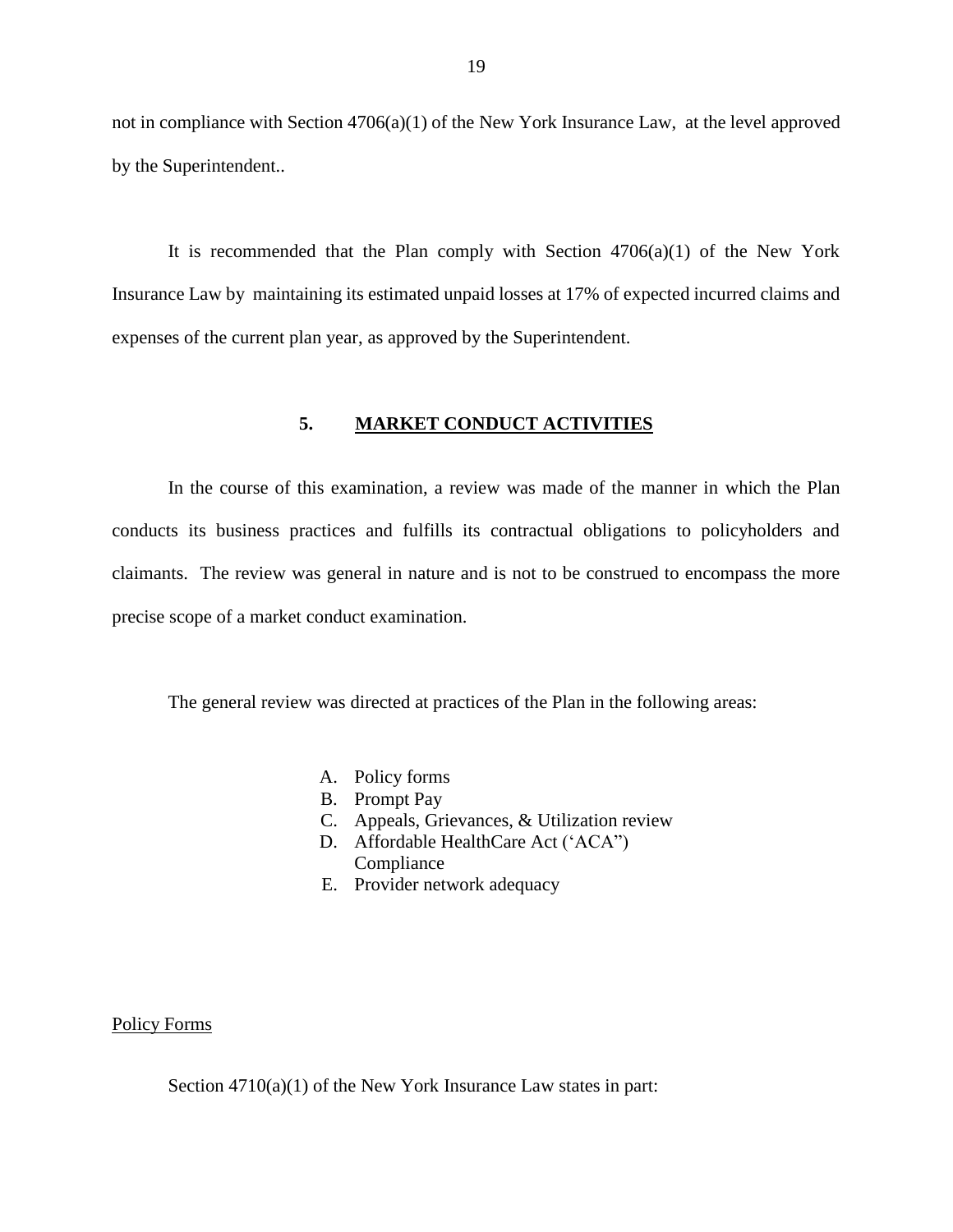"(a) the governing board of the municipal cooperative health benefit plan shall:

 (1) file for approval with the superintendent a description of material changes in any information provided in the application for certificate of authority in the form and manner prescribed by the superintendent..."

 The prior examination report noted that Jefferson Lewis et. al. School Employees' Healthcare Plan obtained approval from the Department relative to its revised and restated plan document, effective July 1, 2011. The Plan subsequently submitted two policy form riders and amendments in 2013 for approval, which were withdrawn at the request of the Plan. The Plan has were not submitted to the Department for approval. implemented since the last approval of the Plan document, ten (10) amendments and riders that

 New York Insurance Law by obtaining Department approval for any new or revised benefit forms It is recommended that the Plan comply with the requirements of Section  $4710(a)(1)$  of the prior to use.

## Prompt Pay Law Review

 A review was made to determine the Plan's compliance with the, Section 3224-a of the New York Insurance Law ("Prompt Pay Law"),

Section 3224-a(a) of the New York Insurance Law states in part:

 "(a) Except in case where the obligation of an insurer or an organization or corporation …to pay a claim submitted by a policyholder or person covered under such policy ('covered person") or make a payment to a health care provider is not reasonably clear, by the superintendent that such claim or bill for health care services rendered was or when there is a reasonable basis supported by specific information available for review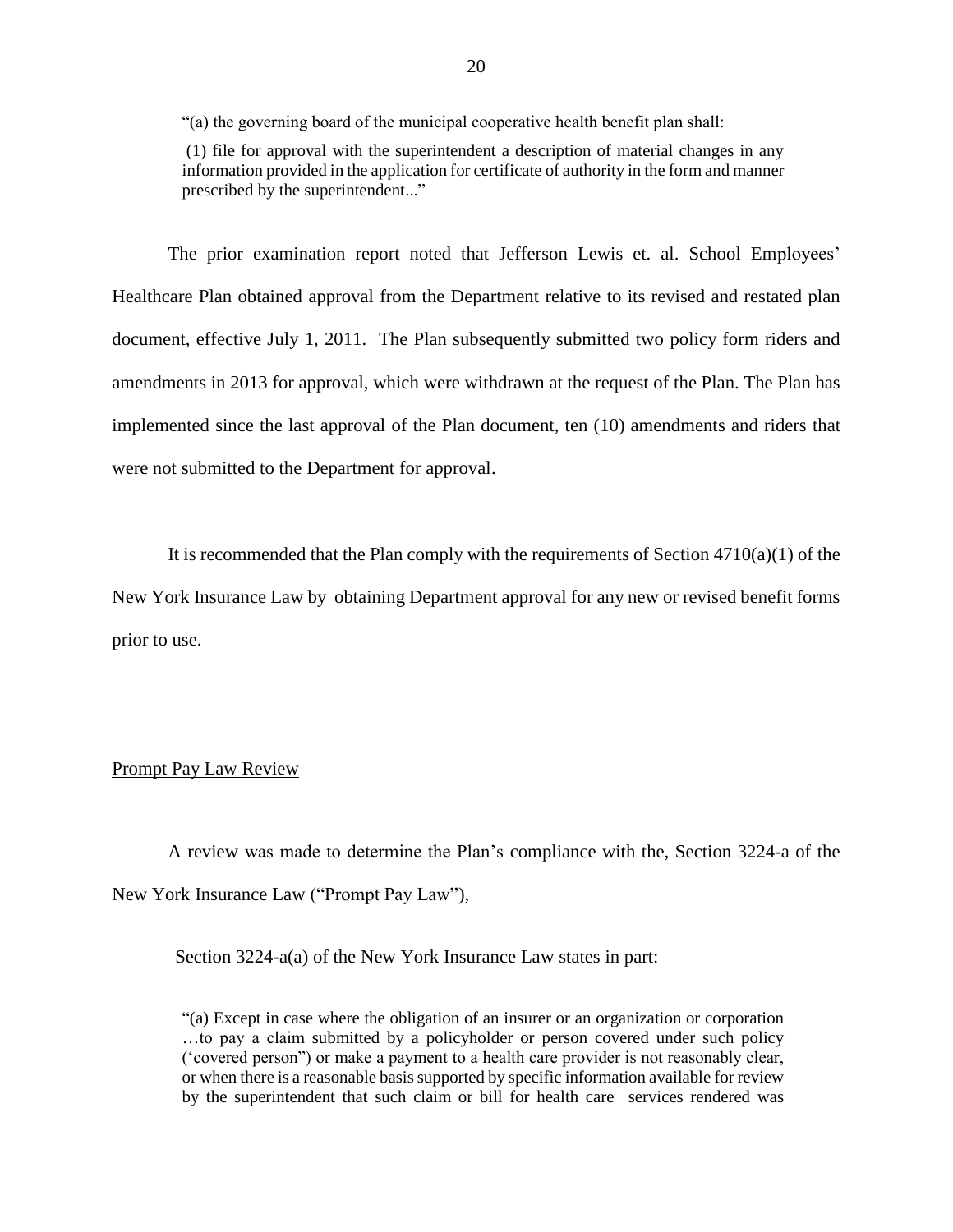submitted fraudulently, such insurer or organization shall pay the claim to a policyholder or covered person or make payment to a health care provider within thirty days of receipt of a claim or bill for services rendered that is transmitted via the internet or electronic mail, or forty five days of receipt of a claim or bill for services rendered that is submitted by other means, such as paper or facsimile."

Section 3224-a (b) (1) and (2) states in part:

 "(b) In a case where the obligation of an insurer or an organization or corporation licensed or certified pursuant to article forty-three or forty-seven of this chapter or article forty-four of the public health law to pay a claim or make a payment for health care services rendered is not reasonably clear due to a good faith dispute regarding the eligibility of a person for coverage, the liability of another insurer or corporation or organization for all or part of the claim, the amount of the claim, the benefits covered under a contract or agreement, or the manner in which services were accessed or provided, an insurer or organization or corporation shall pay any undisputed portion of the claim in accordance with this subsection and notify the policyholder, covered person or health care provider in writing within thirty calendar days of the receipt of the claim:

 (1) that it is not obligated to pay the claim or make the medical payment, stating the specific reasons why it is not liable; or

 (2) to request all additional information needed to determine liability to pay the claim or make the health care payment. claim or make the health care payment. Upon receipt of the information requested in paragraph two of this subsection

or an appeal of a claim or bill for health care services denied pursuant to paragraph or an appeal of a claim or bill for health care services denied pursuant to paragraph one of this subsection, an insurer or organization or corporation licensed or certified pursuant to article forty-three or forty-seven of this chapter or article forty-four of the public health law shall comply with subsection (a) of this section."

#### Section  $3224-a$  (c)(2) states in part:

 $\mathfrak{m}(c)(2)$  ....Where a violation of this section is determined by the superintendent as a result of the superintendent's own investigation, examination, audit or inquiry, an insurer or organization or corporation …shall not be subject to civil penalty prescribed in paragraph one this subsection, if the superintendent determined that the insurer or organization or corporation has otherwise processed at least ninety-eight percent of the claims submitted in a calendar year in compliance with this section; provided, however, nothing in this paragraph shall limit, preclude or exempt an insurer or organization or corporation from payment of a claim and payment of interest pursuant to this section…"

 rendered out of the state of New York, the claims submitted from out of state providers were The Plan's medical, hospital and prescription drug claims submitted during the fiscal year 2014/2015 were obtained. Since the Prompt Pay Law does not apply to health care services purged from the Plan's claims data. The total medical and hospital claims count received and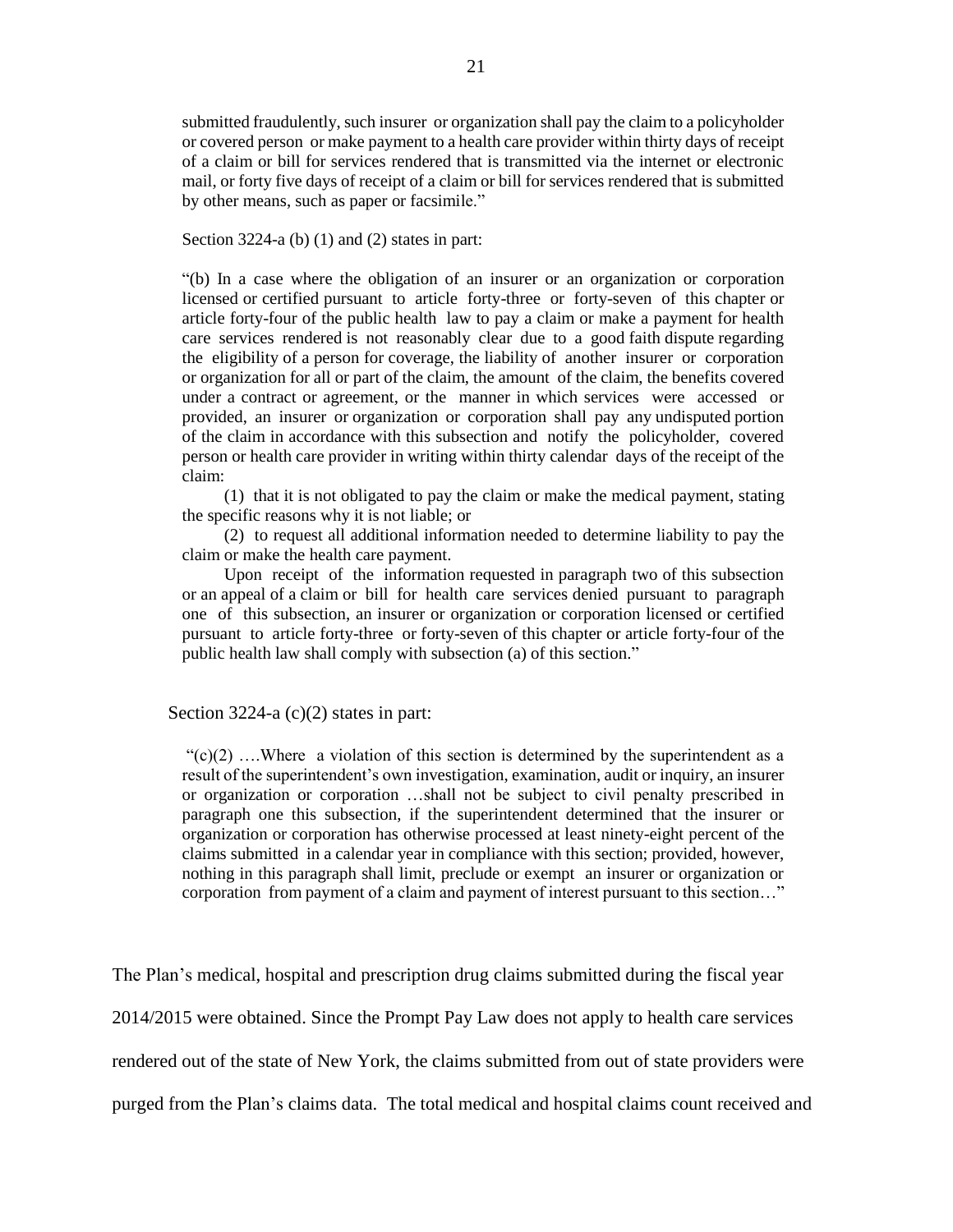the Plan from the date the claim was adjudicated i.e. 30 days for electronic claims and 45 days processed in fiscal year 2014/2015 by POMCO was 150,513, and the total prescription drug claims received and processed in fiscal 2014 -2015 processed by Express Scripts was 167,339. The prompt payment days were determined by subtracting the date the claims was received by for paper claims payments (30 days for denials).

|     |  | Summary of claims processed per Sections 3224-a (a)&(b)&(c)(2) of the New York Insurance |  |  |  |
|-----|--|------------------------------------------------------------------------------------------|--|--|--|
| Law |  |                                                                                          |  |  |  |

|                                                              | Medical & Hospital<br>Claims (POMCO) | <b>Prescription Drugs</b><br>Claims (ESI) |
|--------------------------------------------------------------|--------------------------------------|-------------------------------------------|
| Total population of claims                                   | 144,641                              | 167,339                                   |
| Population of claims adjudicated after 30 days<br>of receipt | 6,660                                | $\theta$                                  |
| Number of claims with violations                             | 6,660                                | $\Omega$                                  |
| <b>Calculated violation rate</b>                             | 4.61%                                | 0                                         |
| <b>Calculated Claims in violation</b>                        | 6,660                                | $\mathbf{0}$                              |
| Total Plan claims processed                                  | 144,641                              | 167,339                                   |
| % Plan total claims processed in<br><b>Compliance</b>        | 95.39%                               | 100%                                      |

 Based on the above combined summary of medical and hospital, and prescription drugs claims processed, the Plan's prompt payment claims process is at 97.9%, which is .01% above the 2% threshold prescribed by Sections  $3224-a(a) \& (b)$  of the New York Insurance Law.

 It is recommended that the Plan require its third party claims administrator, POMCO, to implement appropriate procedures to ensure that medical and hospital claims are processed in compliance with the time frame mandated by Section 3224-a of the New York Insurance Law.

Section 3224-a(c)(1) of the New York Insurance Law states in part: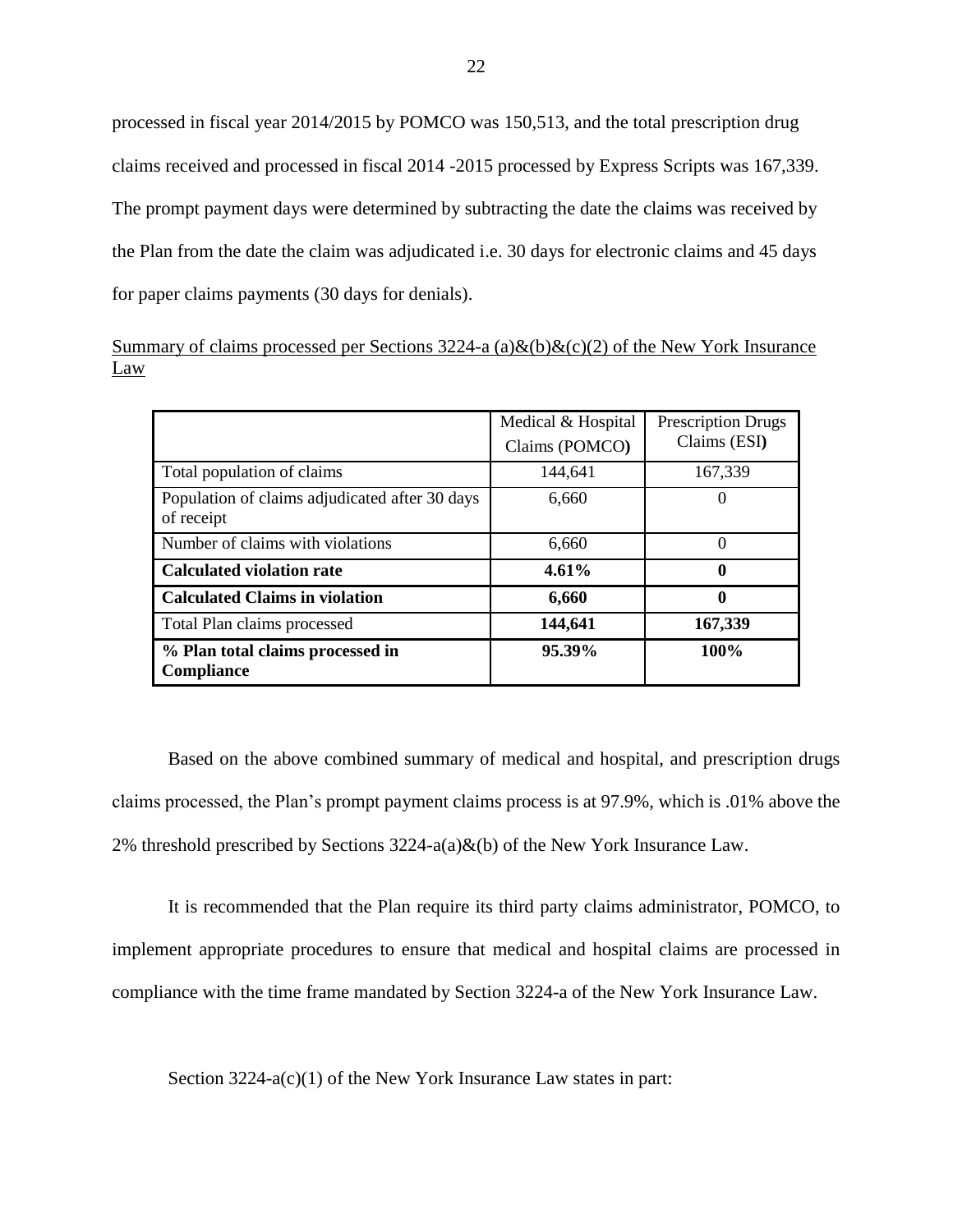**"**(1) Except as provided in paragraph two of this subsection, each claim or bill for health care services processed in violation of this section shall constitute a separate violation. In addition to the penalties provided in this chapter, any insurer or organization or corporation that fails to adhere to the standards contained in this section shall be obligated to pay to the health care provider or person submitting the claim, in full settlement of the claim or bill for health care services, the amount of the claim or health care payment plus interest on the amount of such claim or health care payment of the greater of the rate equal to the rate set by the commissioner of taxation and finance for corporate taxes pursuant to paragraph one of subsection (e) of section one thousand ninety-six of the tax law or twelve percent per annum, to be computed from the date the claim or health care payment was required to be made. When the amount of interest due on such a claim is less than two dollars, and insurer or organization or corporation shall not be required to pay interest on such claim."

 In order to test compliance with this section of the law, the examiner calculated the interest electronically submitted claims, and over 45 days for paper submitted claim. The result of the calculation revealed that 735 claims had interest amount of \$2.00 or more due for a total amount of [\\$12,104.25,](https://12,104.25) for which the Plan had failed to pay to its providers/members. on the Plan's population of 6,660 claims that were processed and paid over 30 days for

members in compliance with Section 3224-a(c)(1) of the New York Insurance Law. It is recommended that the Plan make appropriate interest payments to providers and

 payments made to its providers and members on behalf of the Plan by its claims administrator, It is recommended that the Plan take steps to recover any prompt payment interest POMCO.

 interest payments in the amount of [\\$12,104.25](https://12,104.25) to the affected providers/members, in compliance Subsequent to the completion of the on-site portion of the field examination, the Plan made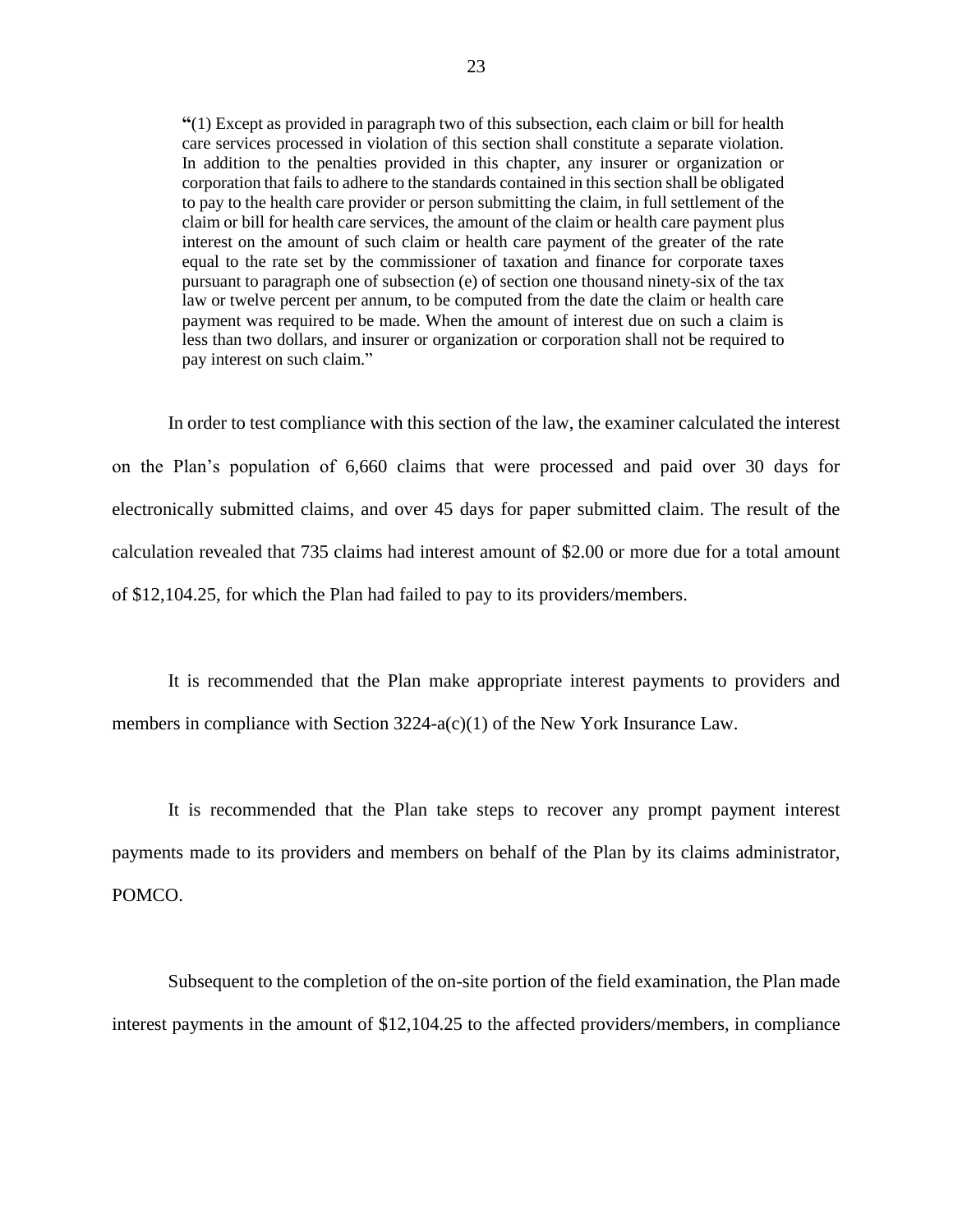with the aforementioned examination recommendation. However, such interest payment amount did not include additional interest on the interest not paid when the claim payment was made.

 It is recommended that the Plan ensure that any additional interest owed to its providers and members be paid for the period between the date in which the claims payment was made and the date that the interest payment was made.

## Explanation of Benefits Statements ("EOBs")

Sections 3234(b)(7) of the New York Insurance Law states in part:

 "(b) The explanation of benefits form must include at least the following… (7) a telephone number or address where an insured or subscriber may obtain clarification of the explanation of benefits…"

 A review of a sample of the EOBs issued on behalf of the Plan indicated that such EOBs contained the following sentence:

 "If you require further assistance in understanding this notice, please visit the Consumers Assistance Programs website at 1-866-NYINSHELP (1-866-694-6743)."

 The above wording noted may be considered confusing to the reader in that it does not Assistance Unit, the applicable website address and does not relate that the telephone numbers provided are the Department's "Hotline" telephone numbers. provide the correct name of the New York State Department of Financial Service's Consumer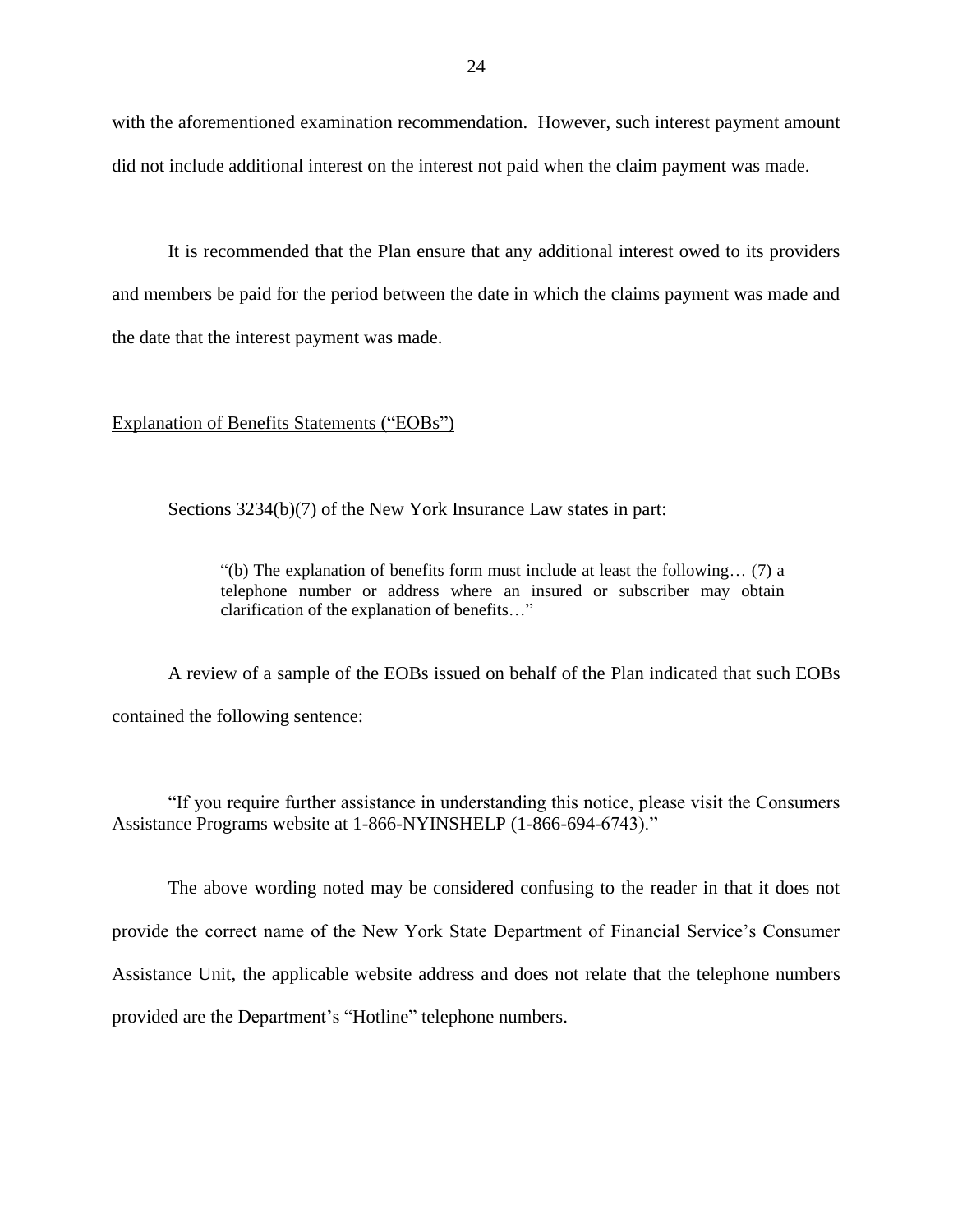It is recommended that the Plan revise its EOBs to clearly provide the information required by Section 3224(b) of the New York Insurance Law.

 In addition it was noted that the EOB notice was written in small font and thus not in compliance with the requirements for the standard of readability per Section 3102(c)(E) of the New York Insurance Law which states in part:

> "(E) the text achieves a minimum score of forty-five on the Flesch reading ease test or an equivalent score on any other comparable test as provided in paragraph three of this subsection; (E) it is printed, except for specification pages, schedules and tables, in not less than ten point type, and except for applications, specification pages, schedules and tables, such type is at least one point leaded;"

 It is recommended that the Plan increase the size of the font used within its EOB notices in order to comply with the requirements of Section 3102(c)(E) of the New York Insurance Law.

#### Utilization Review, Appeals & Grievance

 The Plan contracted with POMCO, a third party administrator, as its utilization review agent. Samples of eight (8) grievances out of 231 total grievance cases received by the Plan during the examination period (July 1, 2010 through June 30, 2015) were selected for review. It was noted that the Plan failed to provide a written acknowledgment letter within 15 business days of the receipt of the grievance for 7 of the 8 sampled grievances reviewed.

Section 4802(d) of the New York Insurance Law states in part: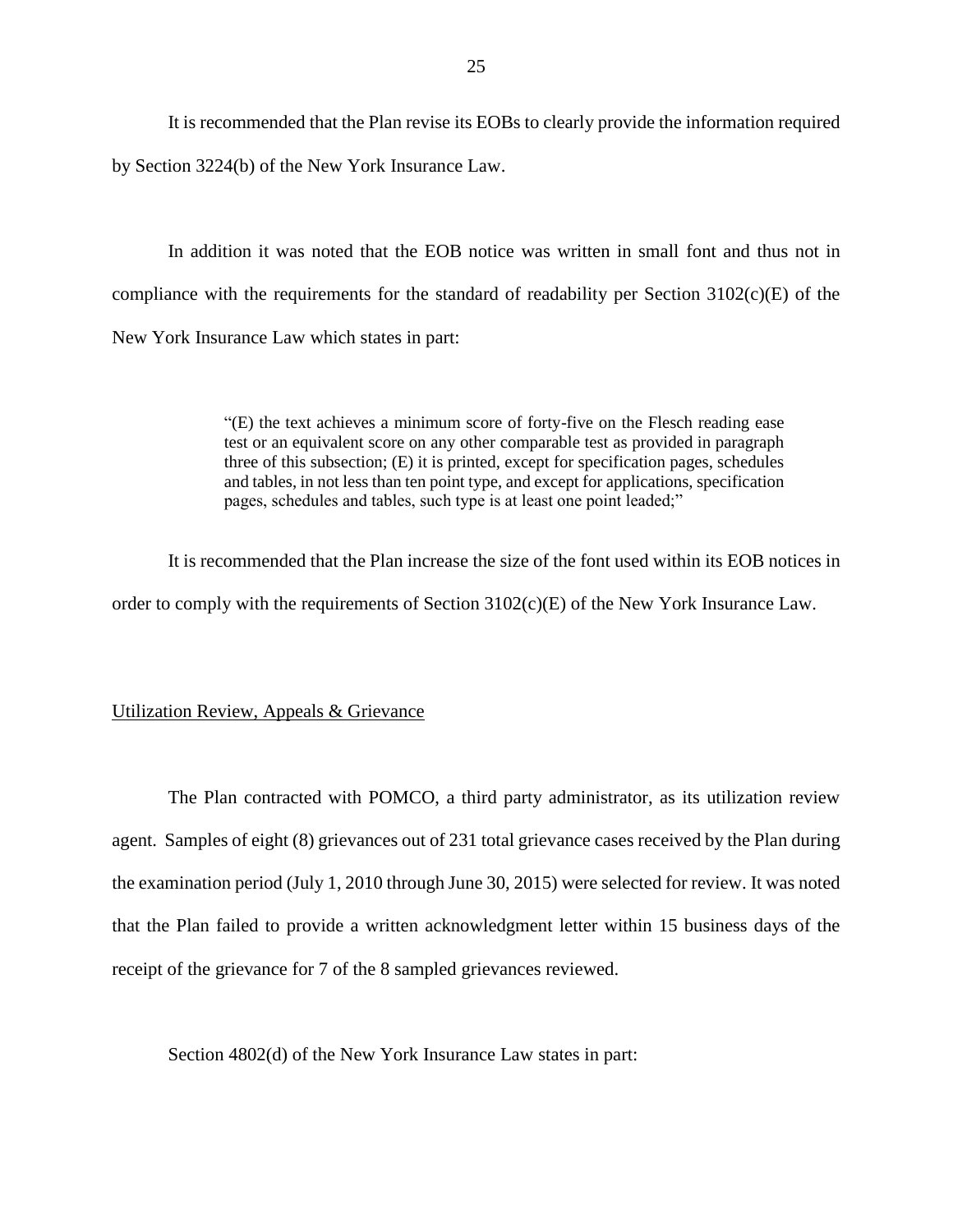"(d) Within fifteen business days of receipt of the grievance, the insurer shall provide written acknowledgment of the grievance, including the name, address and telephone number of the individual or department designated by the insurer to respond to the grievance…"

 Law by providing written acknowledgment of all grievances, including name, address and telephone number of the individual or department designated by the insurer to respond to grievances within fifteen business days of receipt of such grievances. It is recommended that the Plan comply with Section 4802(d) of the New York Insurance

### Out-Of-Network Compliance Law

 Part H of Chapter 60 of the 2014 Laws of New York provided new rights and obligations, effective March 31, 2015, concerning disputes involving bills by health care providers. Health care plans, physicians, and when applicable, other health care providers and patients, have the right to request a review by an Independent Dispute Resolution Entity "IDRE" to resolve a payment dispute regarding a bill for certain emergency services or surprise bills. This Part implements the requirements of Financial Services Law Article 6 by establishing a dispute resolution process and establishing the standards for such process, including criteria and the process for certifying and selecting an IDRE.

Insurance Regulation No. 23 (11 NYCRR 400(5)(b)(2)(3)) states that:

 "(b) Upon receipt of a claim for a surprise bill that is submitted with an assignment of benefits form, or that the health care plan otherwise determines is a surprise bill, the health care plan shall: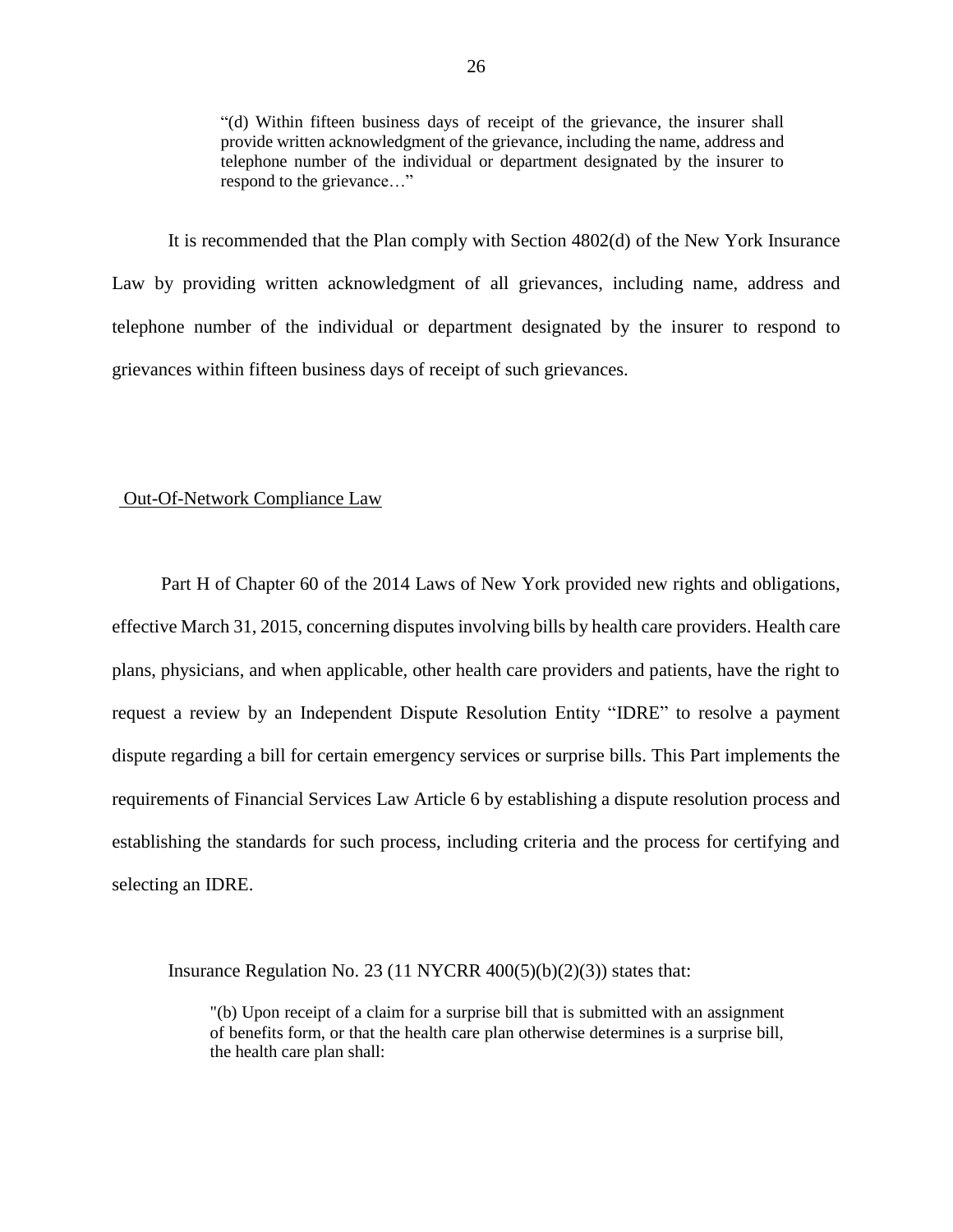(2) Provide notice to the non-participating physician or, as applicable, to the non- participating referred health care provider, describing how to initiate the independent dispute resolution process.

 (3) Provide the insured with notice, included on or in conjunction with, an explanation of benefits, which shall: (i) explain that the insured shall incur no greater out-of-pocket costs for the services than the insured would have incurred with a participating physician or health care provider; (ii) explain that the insured's cost- sharing may increase in the event the IDRE determines that the health care plan must pay additional amounts for the services of the non-participating physician or nonparticipating referred health care provider; and (iii) direct the insured to contact the health care plan in the event that the non-participating physician or nonparticipating referred health care provider bills the insured for the out-of-network service."

During the review of the Plan's explanation of benefits statements for the "surprise billing",

it was noted that the Plan was not in compliance with the Regulation stated above

 include the required wording as stated in, and in compliance with Insurance Regulation No. 23 (11 It is recommended that the Plan's surprise bill notices provided to its insureds and providers

NYCRR 400.5(b)(2)(3)).

### Provider Network Adequacy

 POMCO, the Plan's third party administrator, provides the Plan's members with access to responsible for making sure that the provider network is adequate. A review of Departmental correspondence to POMCO with regard to the Department's January 12, 2016 approval letter relative to POMCO's April 30, 2015 filling for its provider network adequacy, "POMCO North Country PPO" on behalf of the Plan, the Department indicated that POMCO's provider network was acceptable; however, there were certain provider inadequacies noted in the following counties of New York State: Jefferson, Lewis, Oneida, Onondaga, Oswego and St. Lawrence. POMCO's Participating Provider Organization (PPO). As such, the Plan and POMCO are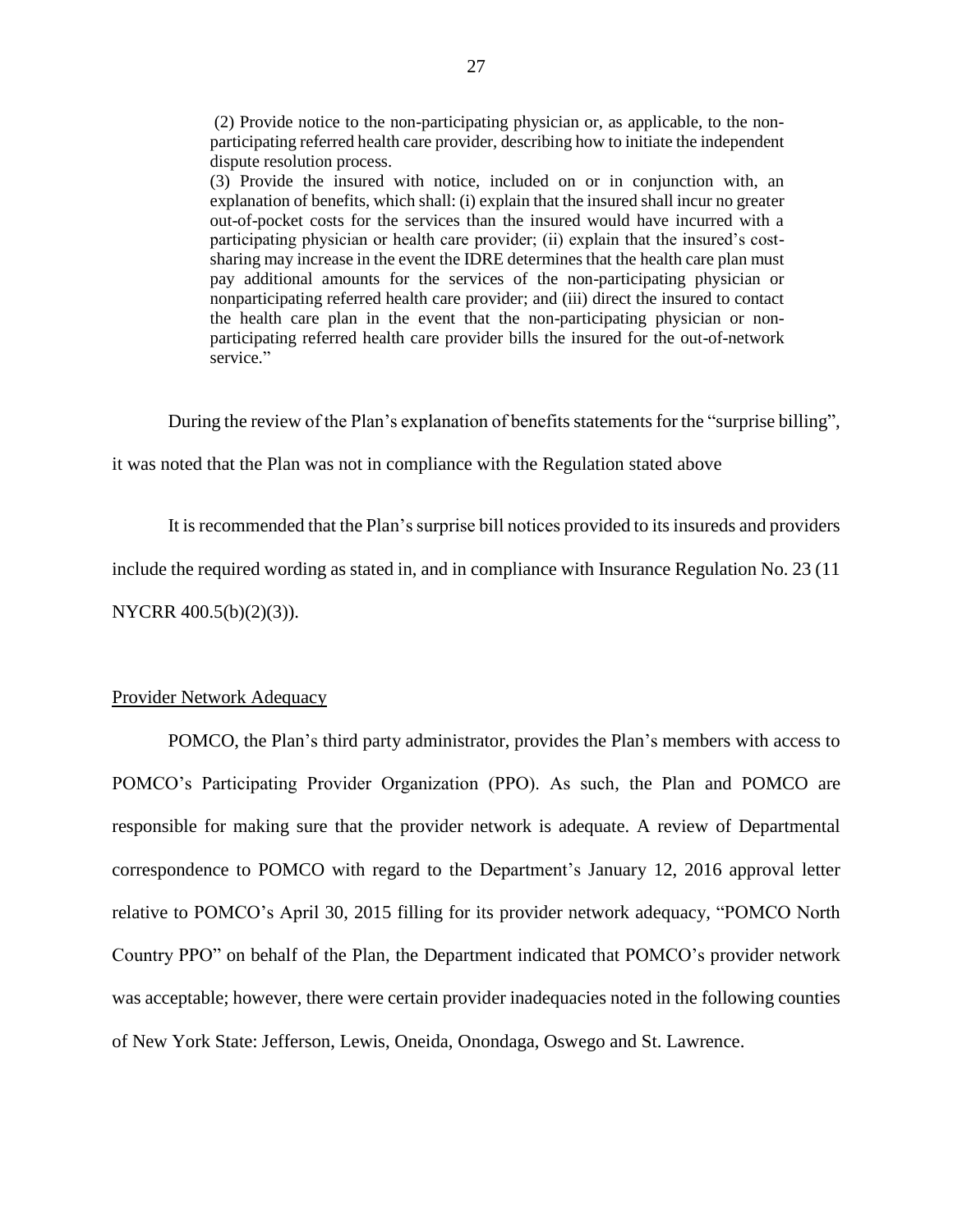The Department recommended that the Plan permit enrollees to have access to non- participating providers in those counties until such time as an adequate network is established. In addition, enrollees accessing such non-participating providers would be responsible only for the in-network cost-share. However, neither the Plan nor POMCO addressed the provider network inadequacies noted within POMCO's North County PPO.

Section 3241(a) of the New York Insurance Law states in part:

 "(a) An insurer, a corporation organized pursuant to article forty-three of maintained pursuant to section one thousand one hundred twenty-four of this chapter, that issues a health insurance policy or contract with a network of health care providers shall ensure that the network is adequate to meet the health needs of insureds and provide an appropriate choice of providers sufficient to render the services covered under the policy or contract…". this chapter, a municipal cooperative health benefit plan certified pursuant to article forty-seven of this chapter, or a student health plan established or

 It recommended that the Plan ensure that its provider network is adequate and amend its benefit summary document to reflect the changes required to comply with the requirements of Section 3241(a) of the New York Insurance Law.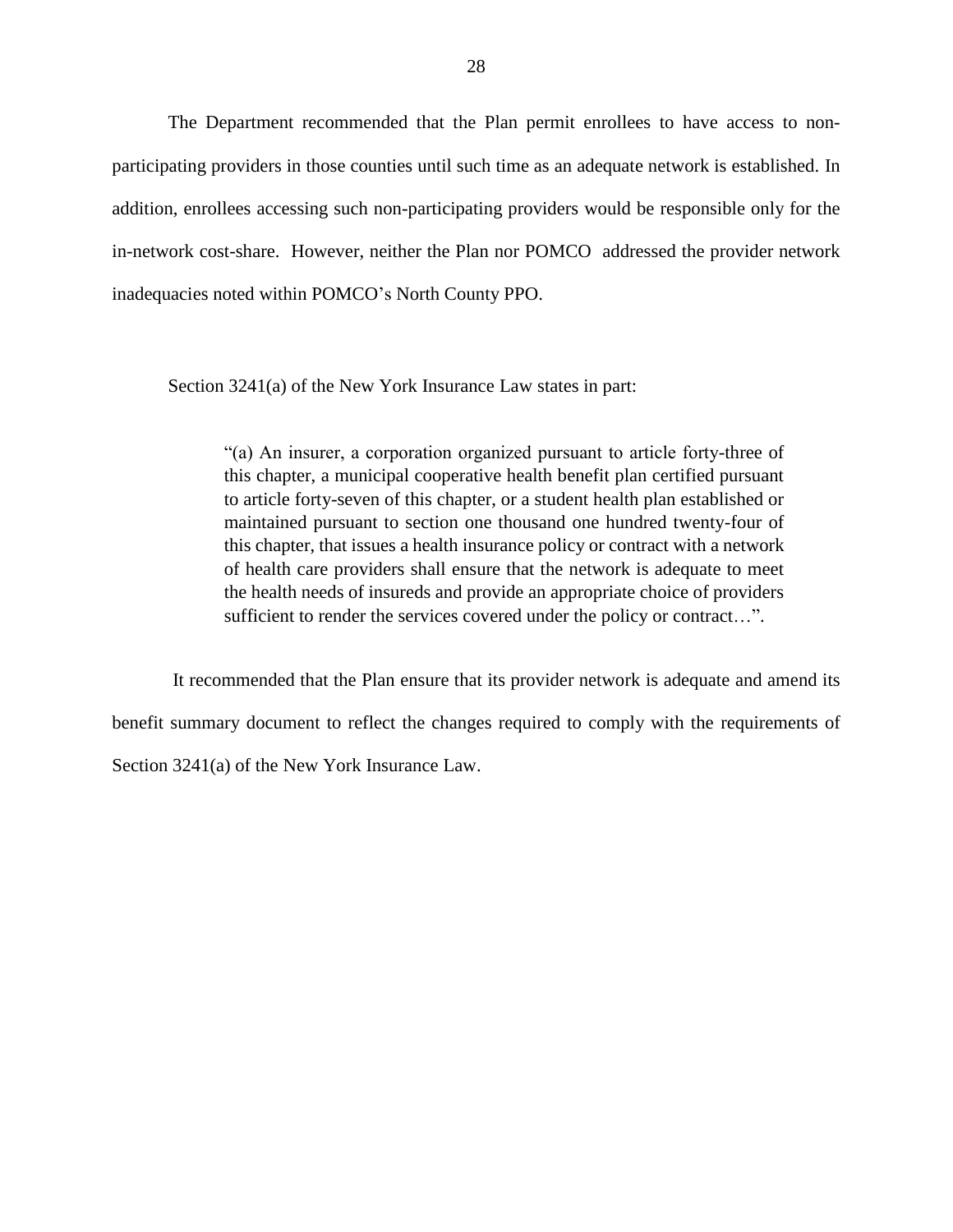## **6. COMPLIANCE WITH PRIOR REPORT ON EXAMINATION**

<span id="page-30-0"></span> The prior report on organization included fourteen (14) recommendations detailed as follows (page number refers to the prior report on organization).

## PAGE NO.

Corporate Governance

| It is recommended that the Plan maintains formalized minutes |  |
|--------------------------------------------------------------|--|
| of Committee meetings of the Governing Board.                |  |

*The Plan has complied with this recommendation* 

2. It is recommended that the members of the Appeal Review  $7$ Committee be formally appointed through board resolution.

*The Plan has complied with this recommendation* 

Reinsurance

 attachment point of its stop loss coverage to one hundred twenty-five (125) percent of expected claims for the current It is recommended that the Plan complies with New York 10 3. Insurance Law Section 4707(a)(1) and reduce the aggregate fiscal year.

 *The Plan did not comply with this recommendation. A similar recommendation is included in this report under item A.* 

## Investments

 Law section 1411(a) by obtaining approval of specific investments through resolution of the Governing Board or a 4. It is recommended the Plan complies with New York Insurance 11 subcommittee thereof.

*The Plan has complied with this recommendation.* 

5. It is recommended that the Plan establishes procedures relative 11 to investments in accordance with its investment guidelines.

*The Plan has complied with this recommendation.*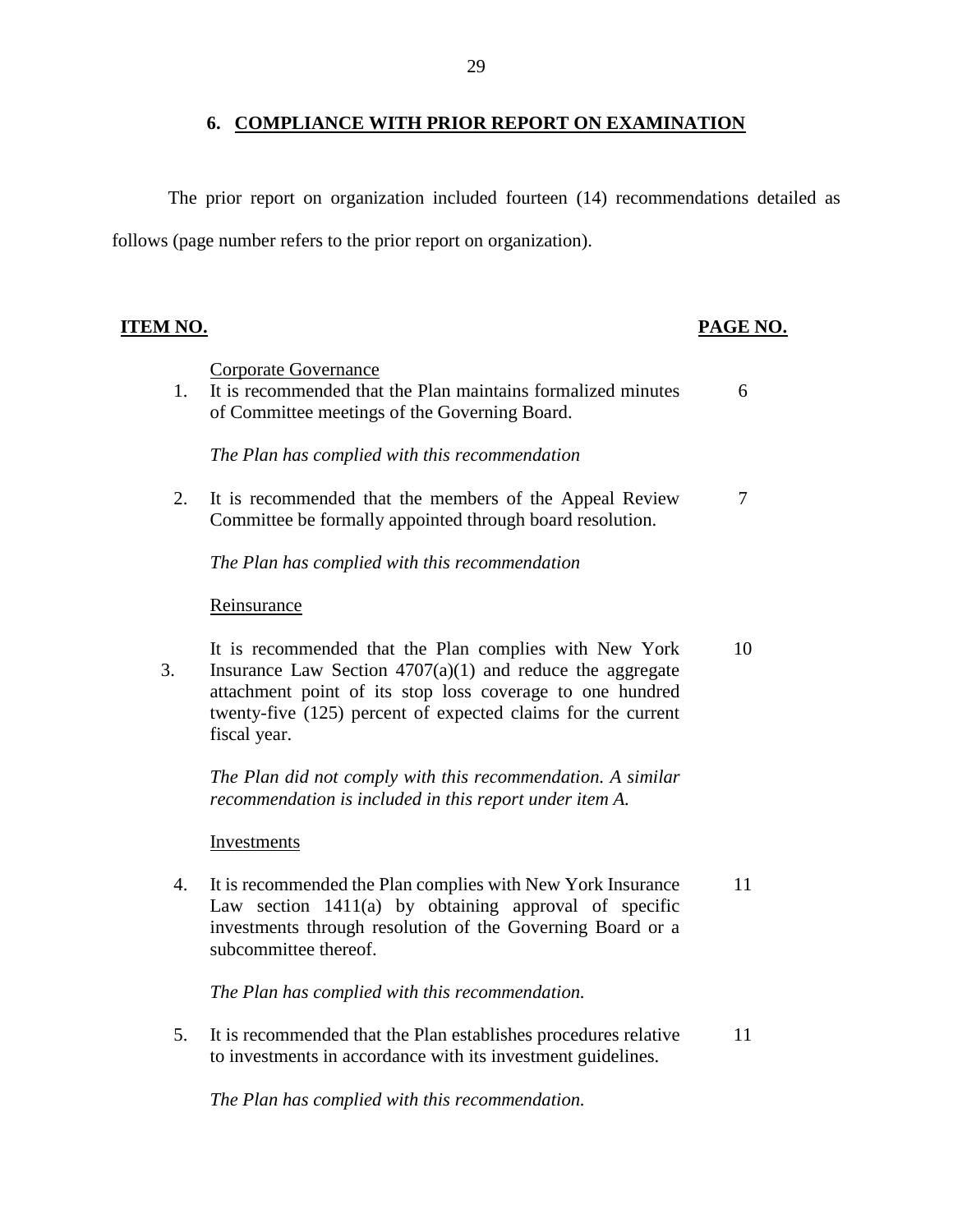## **ITEM NO. PAGE NO. PAGE NO.**

## Accounts and Records

 6. It is recommended that the Plan amends its prescription benefits 12 management contract to reflect current corporate names.

*The Plan has complied with this recommendation.* 

7. It is recommended that the Plan authorizes bank signatories 12 through board resolution.

*The Plan has complied with this recommendation.* 

### Policy Forms

 submit necessary documents in a timely manner to ensure 8. It is recommended that the Plan complies with the requirements 17 of Section 4710(a)(1) of the New York Insurance Law and compliance.

 *The Plan did not comply with this recommendation. A similar recommendation is included in this report under item A.* 

 adverse determination to members/providers when claims are 9. It is recommended that the Plan fully complies with Section 20 4903(d) of the New York Insurance Law and issue notices of denied based on utilization review decisions.

*The Plan has complied with this recommendation.* 

 New York Insurance Law Section 4903(c) and provide a notice of determination to the insured or insured's designee by telephone and in writing within one business day of receipt of 10. It is recommended that the Plan complies in all instances with 21 the necessary information on concurrent utilization review requests

*The Plan has complied with this recommendation.*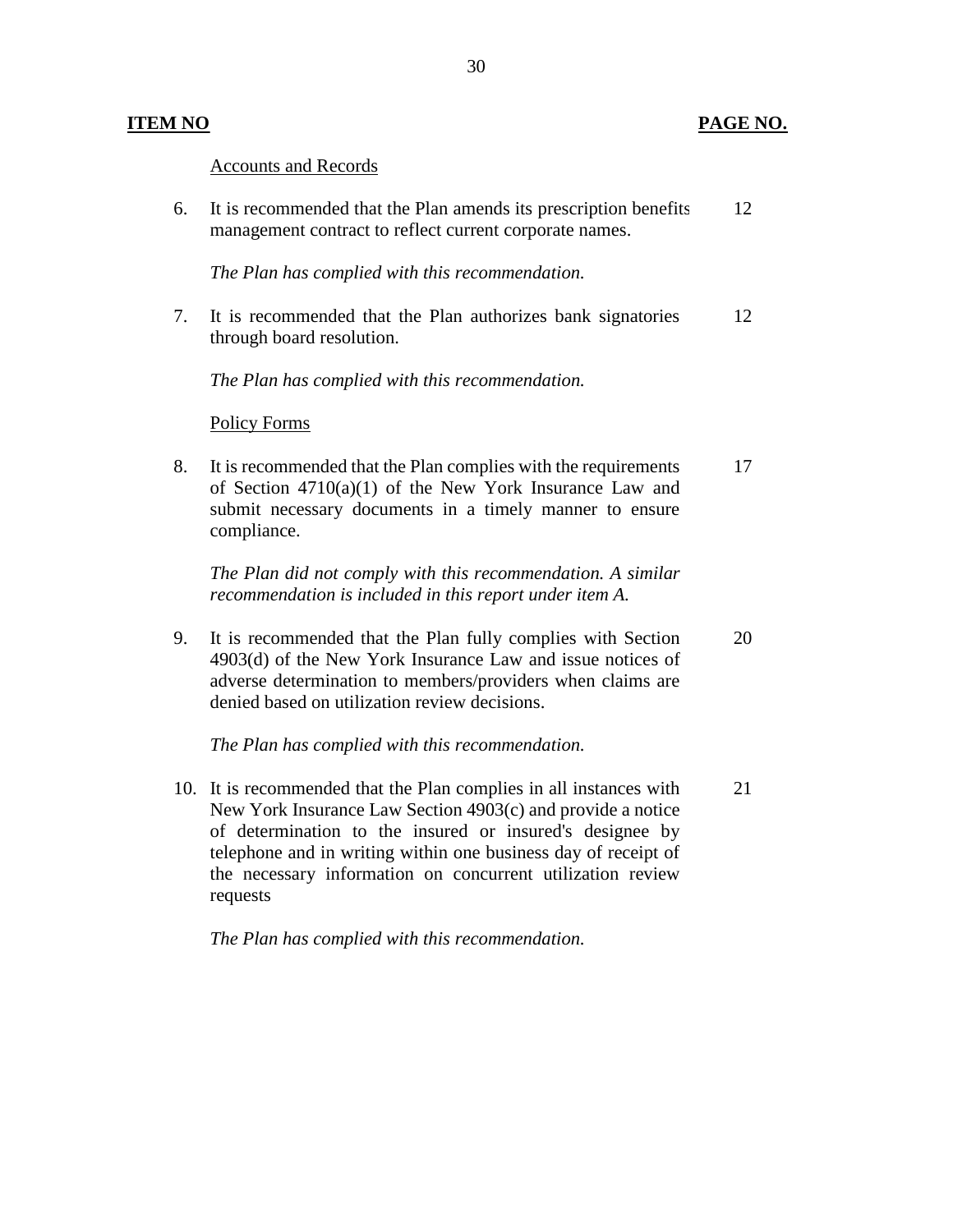## **ITEM NO. PAGE NO. PAGE NO.**

 prescribed by Section 4903(b) of the New York Insurance Law and provide the required notice of determination within three business days, by telephone and in writing to the 11. It is recommended that the Plan complies with the timeframe 22 insured/insured's designee on prospective utilization reviews.

*The Plan has complied with this recommendation.* 

12. It is recommended that the Plan provides written 22 acknowledgement, within 15 days, of the filing of an appeal, in accordance with New York Insurance Law Section 4904(c).

*The Plan has complied with this recommendation.* 

 Regulation No. 166, and include the nine mandated requirements within each notice of final adverse determination 13. It is recommended that the Plan complies with Department 23 of an expedited or standard appeal issued pursuant to New York Insurance Law Section 4904.

*The Plan has complied with this recommendation.* 

Third Party Claims Negotiator

 14. It is recommended that the Plan ensures that its third party claim 24 license to adjust claims, in compliance with New York negotiators, Allmed and Multiplan, maintain a New York Insurance Law Section 2108(a)(1).

*The Plan has complied with this recommendation.*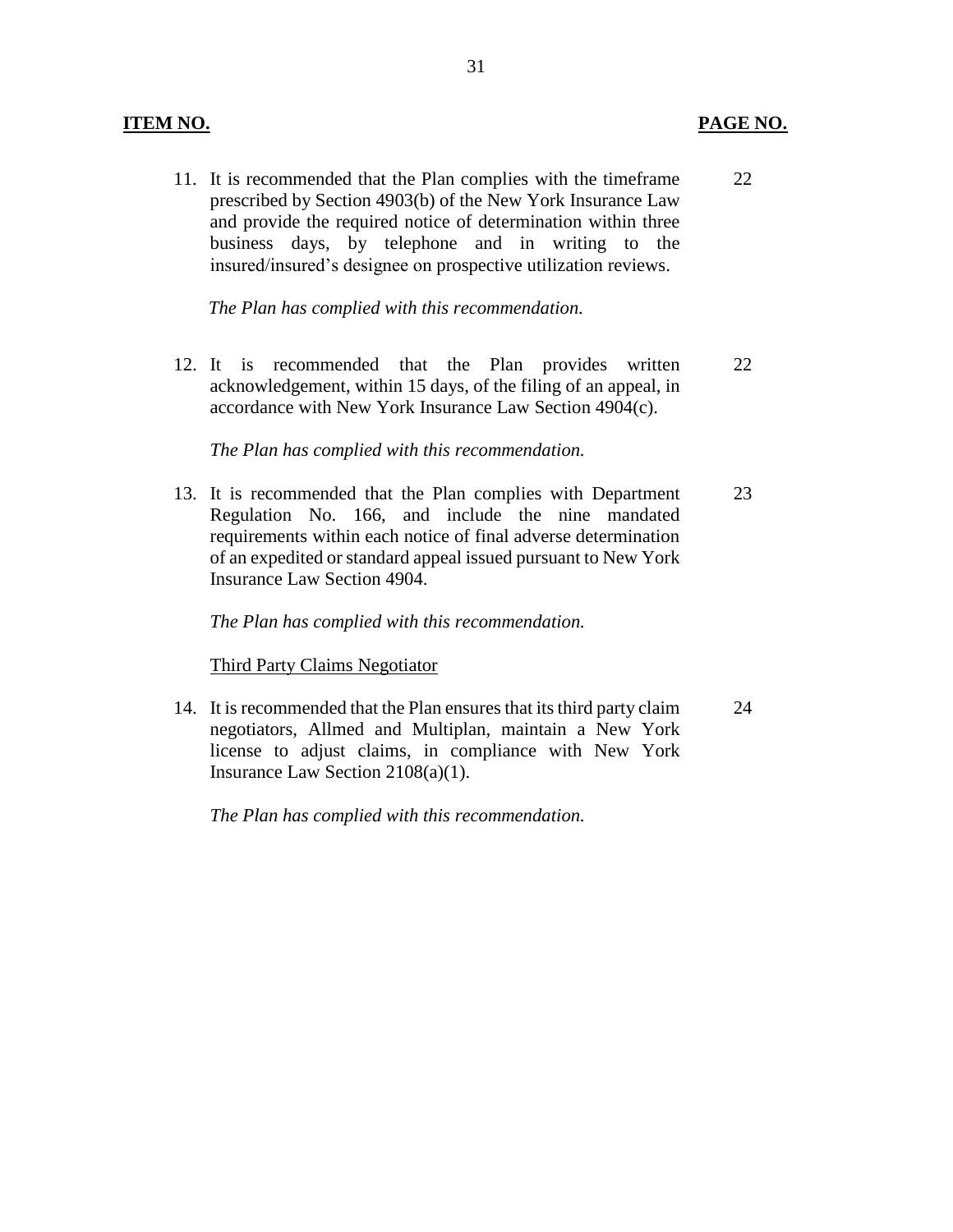## **7. SUMMARY OF COMMENTS AND RECOMMENDATIONS**

## **ITEM** PAGE NO.

7

## A. Corporate Governance

It is recommended that the Plan comply with Section 624(a) of the New York Business Corporation Law by recording all board member appointments and replacements in the minutes of its board of directors' meetings.

B. Stop-Loss Coverage

.

- of the New York Insurance Law by reducing the aggregate attachment point of its stop-loss coverage to an amount not greater than one hundred twenty-five (125) percent of expected i. It is recommended that the Plan comply with Section 4707(a)(1) claims for any fiscal year. 11
- percent of the amount certified by a qualified actuary to represent ii. It is also recommended that the Plan maintain aggregate stop-loss coverage with an annual aggregate retention amount or attachment point not greater than one hundred twenty-five the expected claims of the Plan. 11

## C. Accounts and Records

- i. It is recommended that the Plan establish written policies and procedures for the Plan's financial transaction functions and written policies for HIPAA compliance with Insurance Regulation 173 (11 NYCRR 421) "Standards for Safeguarding Customer Information". 12
- ii. It is recommended, as a best practice, that the Plan's board of directors establish a documented written code of ethics policy for and that compliance with such code of ethics be verified on no distribution to its board of trustees, managers, and consultants, less than an annual basis.

12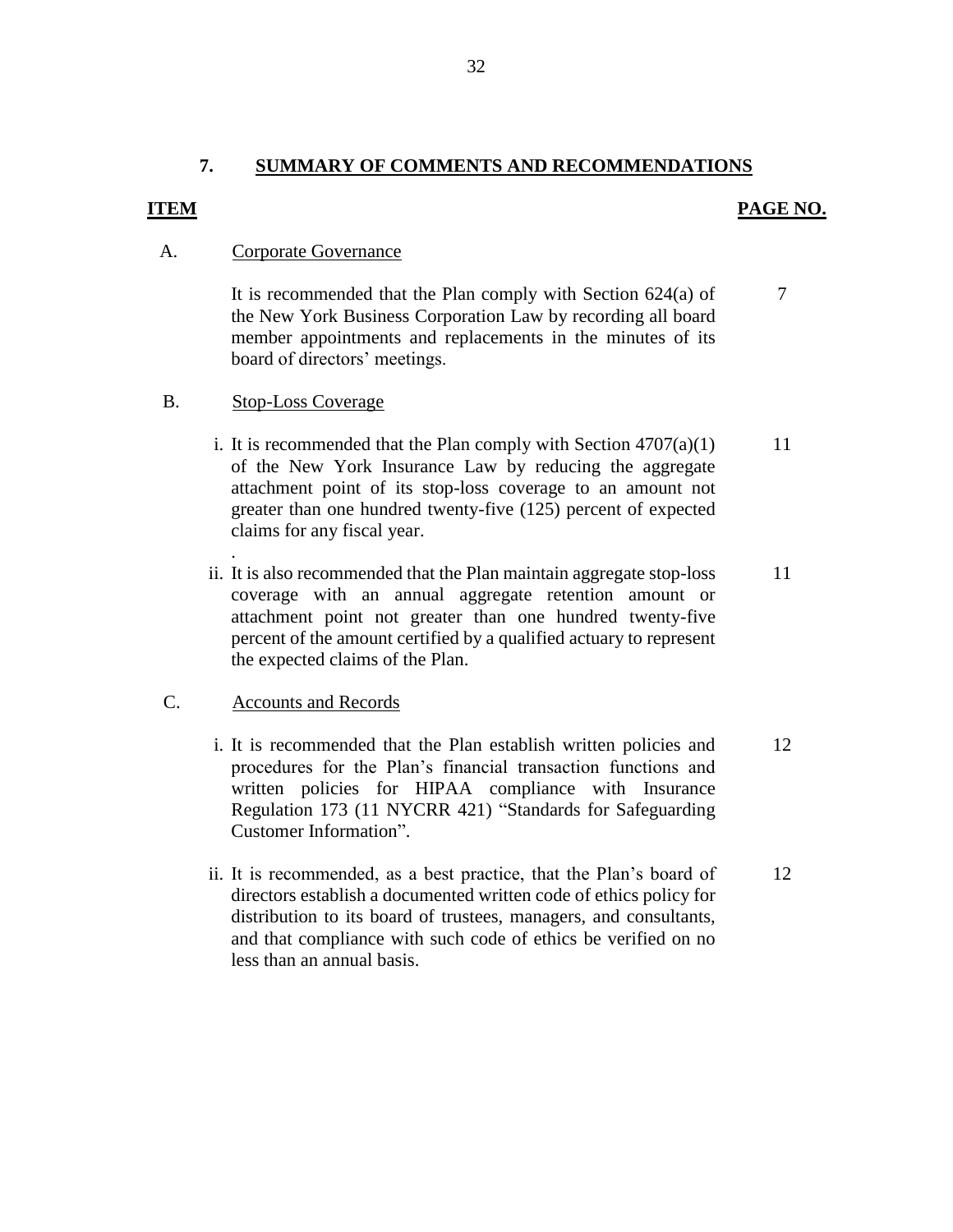## **ITEM PAGE NO.**

## D. Third Party Agreements

- i. It is recommended that the Plan initiate audits of its claims processed by its contracted pharmacy benefit manager, as allowed by its PBM Agreement. 14
- ii. It is recommended, as a good business practice and risk mitigation strategy, that the Plan amend its agreement with Davis Vision to allow for the Plan or its contractor to perform periodic vision benefit claims audits. 14

## E. Unpaid Claims

 of the New York Insurance Law by maintaining its estimated It is recommended that the Plan comply with Section  $4706(a)(1)$ unpaid losses at 17% of expected incurred claims and expenses of the current plan year, as approved by the Superintendent. 19

## F. Policy Forms

 Section 4710(a)(1) of the New York Insurance Law by obtaining Department approval for any new or revised benefit forms prior It is recommended that the Plan comply with the requirements of to use. 20

## G. Prompt Payment

.

- i. It is recommended that the Plan require its third party claims ensure that medical and hospital claims are processed in administrator, POMCO, to implement appropriate procedures to compliance with the time frame mandated by Section 3224-a of the New York Insurance Law. 22
- ii. It is recommended that the Plan make appropriate interest payments to providers and members in compliance with Section  $3224-a$  (c)(1) of the New York Insurance Law. 23
- iii. It is recommended that the Plan take steps to recover any prompt payment interest payments made to its providers and members on behalf of the Plan by its claims administrator, POMCO 23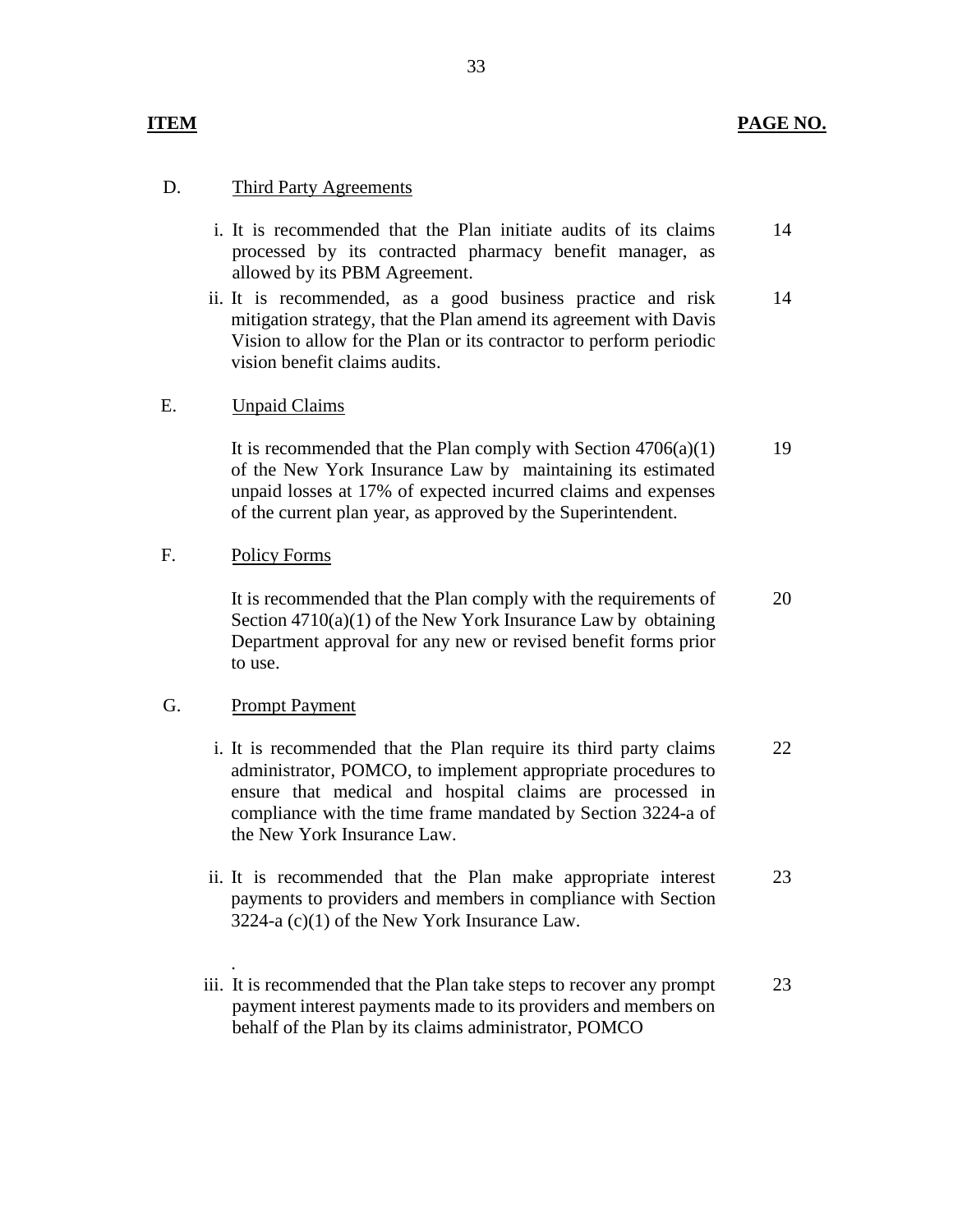## **ITEM PAGE NO**.

 iv. It is recommended that the Plan ensure that any additional interest owed to its providers and members be paid for the period between the date in which the claims payment was made and the date that the interest payment was made. 24

## H. Explanation of Benefits Statements

- i. It is recommended that the Plan revise its EOBs to clearly provide the information required by Section 3224(b) of the New York Insurance Law. 25
- within its EOB notices in order to comply with Section ii It is recommended that the Plan increase the size of the font used 3102(c)(E) of the New York Insurance Law. 25

## I. Utilization Review, Appeals & Grievances

 the New York Insurance Law and provide written telephone number of the individual or department designated by It is recommended that the Plan comply with Section 4802(d) of acknowledgment of all grievances, including name, address and the insurer to respond to grievances within fifteen business days of receipt of such grievances. 26

## J. Out-Of-Network Compliance Law

 to its insureds and providers include the required wording as It is recommended that the Plan's surprise bill notices provided stated in, and in compliance with Insurance Regulation No. 23 (11 NYCRR 400.5(b)(2)(3)). 27

K. Provider Network Adequacy

 3241(a) of the New York Insurance Law. It recommended that the Plan ensure that its provider network is adequate and amend its benefit summary document to reflect the changes required to comply with the requirement of Section 28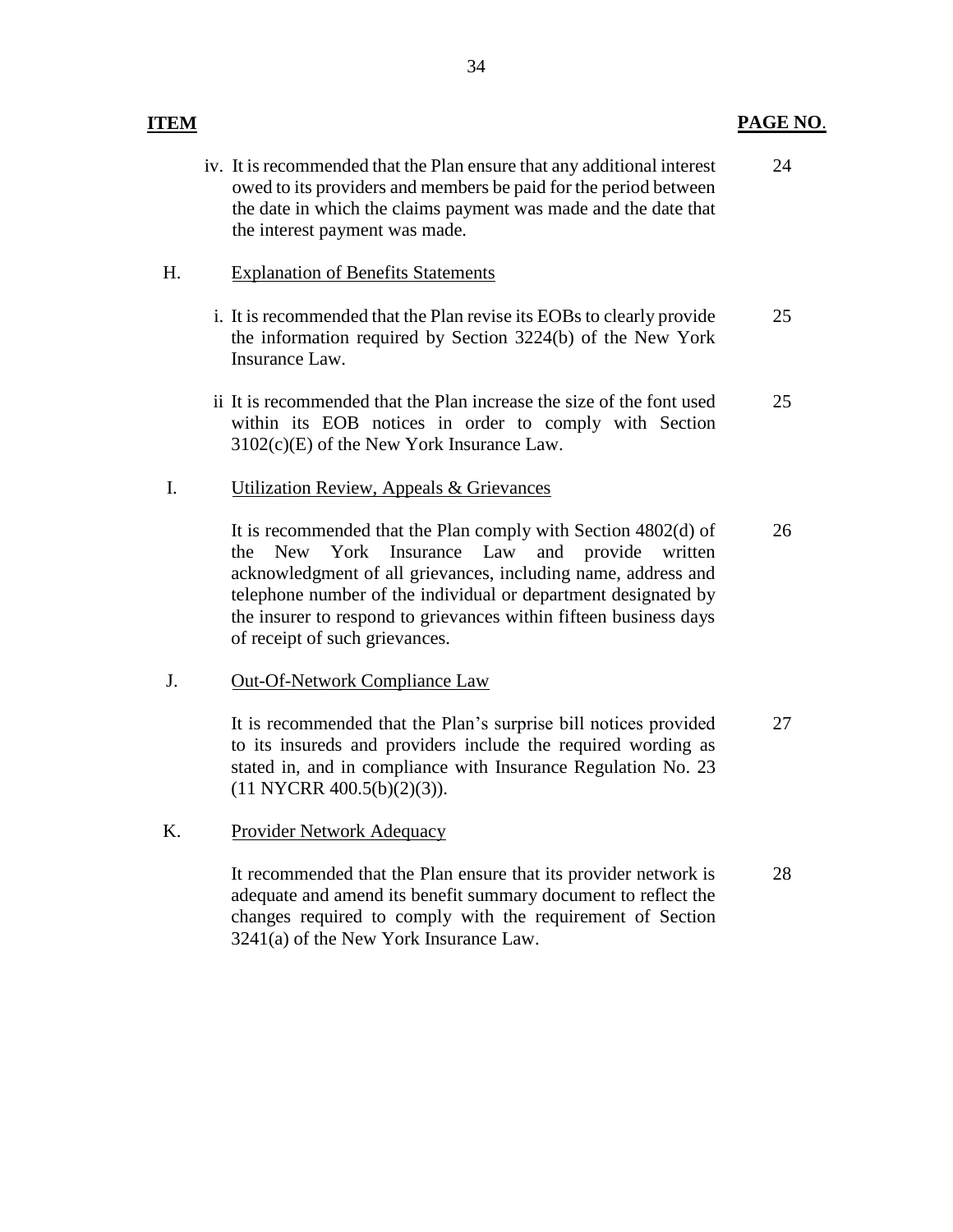Respectfully submitted,

Hussein Agouda Insurance Examiner, CFE

\_\_\_\_\_\_\_\_\_\_\_\_\_\_\_\_\_\_\_\_\_\_

 COUNTY OF NEW YORK) STATE OF NEW YORK ) )SS.  $\mathcal{L}$ 

 **Hussein Agouda**, being duly sworn, deposes and says that the foregoing report submitted by him is true to the best of his knowledge and belief.

Hussein Agouda

\_\_\_\_\_\_\_\_\_\_\_\_\_\_\_\_\_\_\_\_\_\_

Subscribed and sworn to before me This \_\_\_\_\_\_ day of \_\_\_\_\_\_\_\_\_\_ 2017.